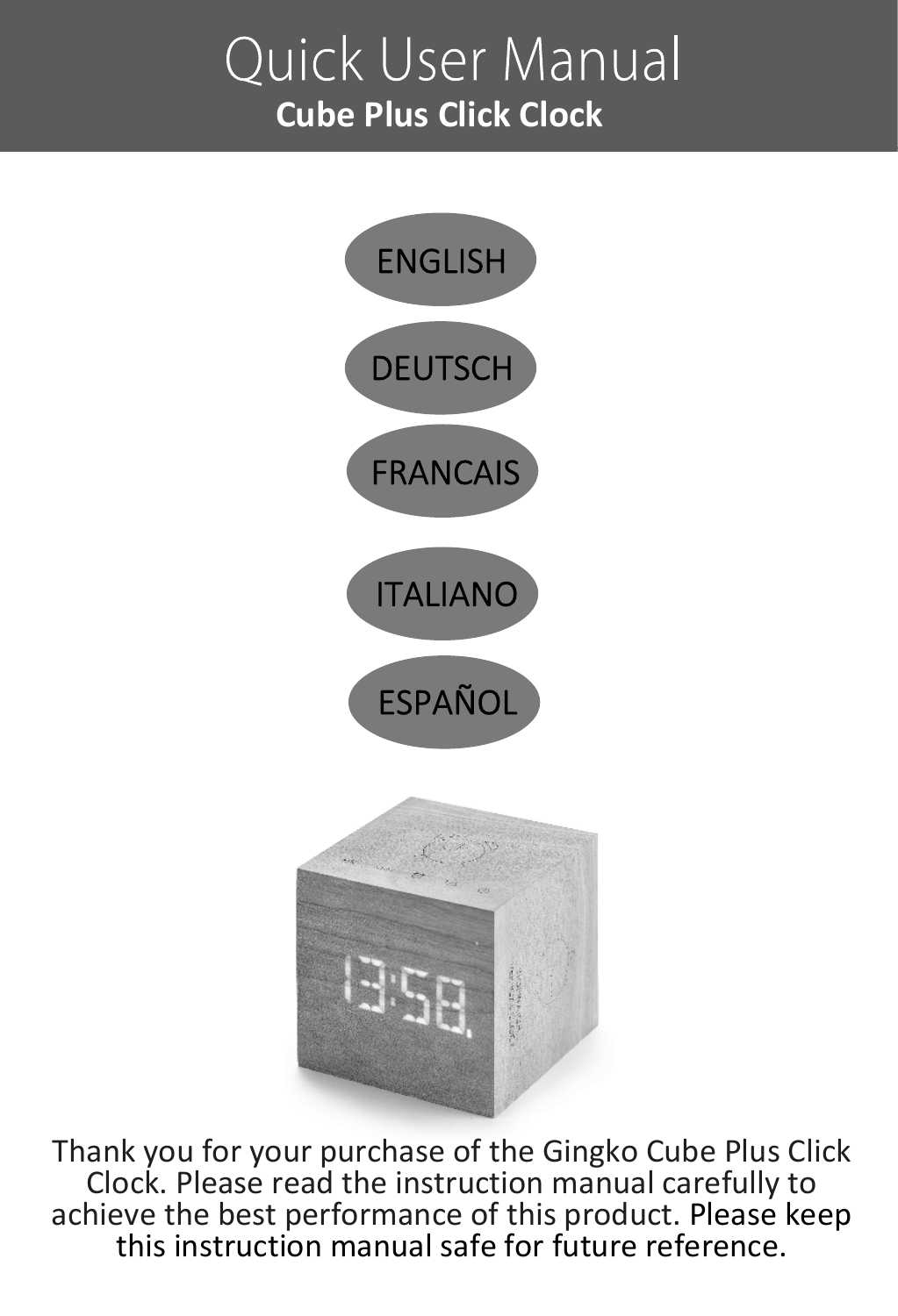Please fully charge the clock first before first use. We recommend setting the clock on Sound Activated display to save battery life.

### **Product Content**

1 x Cube Plus Click Clock, 1x Type C USB cable, 1x instruction manual booklet

# **Product Set Up & Charging Instruction**

1. Please fully charge the clock first before first use.

2. The DC 5V charging port is at the back of the clock, you may connect the Provided USB C charging cable to any USB adaptor in **5V output** such as smart phone chargers or USB port on computer.

3. The charging indication light is red when charging and green when fully charged.

4. You can have the clock permanently plugged in to the charging adaptor.

# **Product Touch Control/ Button Introduction**

 $(long touch = 5 seconds; Short touch = 0 - 1 seconds)$ 

- **HR/MIN** Long touch to access the time setting and short touch to adjust hours or minutes.
	- - Long touch to access the alarm setting; short touch to view the current alarm time or confirm the alarm time and sound setting.
	- **T/S** Long touch to change time format between 12 or 24 hours; short touch to change clock display between sound activated or permanent display.
	- Long touch to turn the clock ON/ OFF.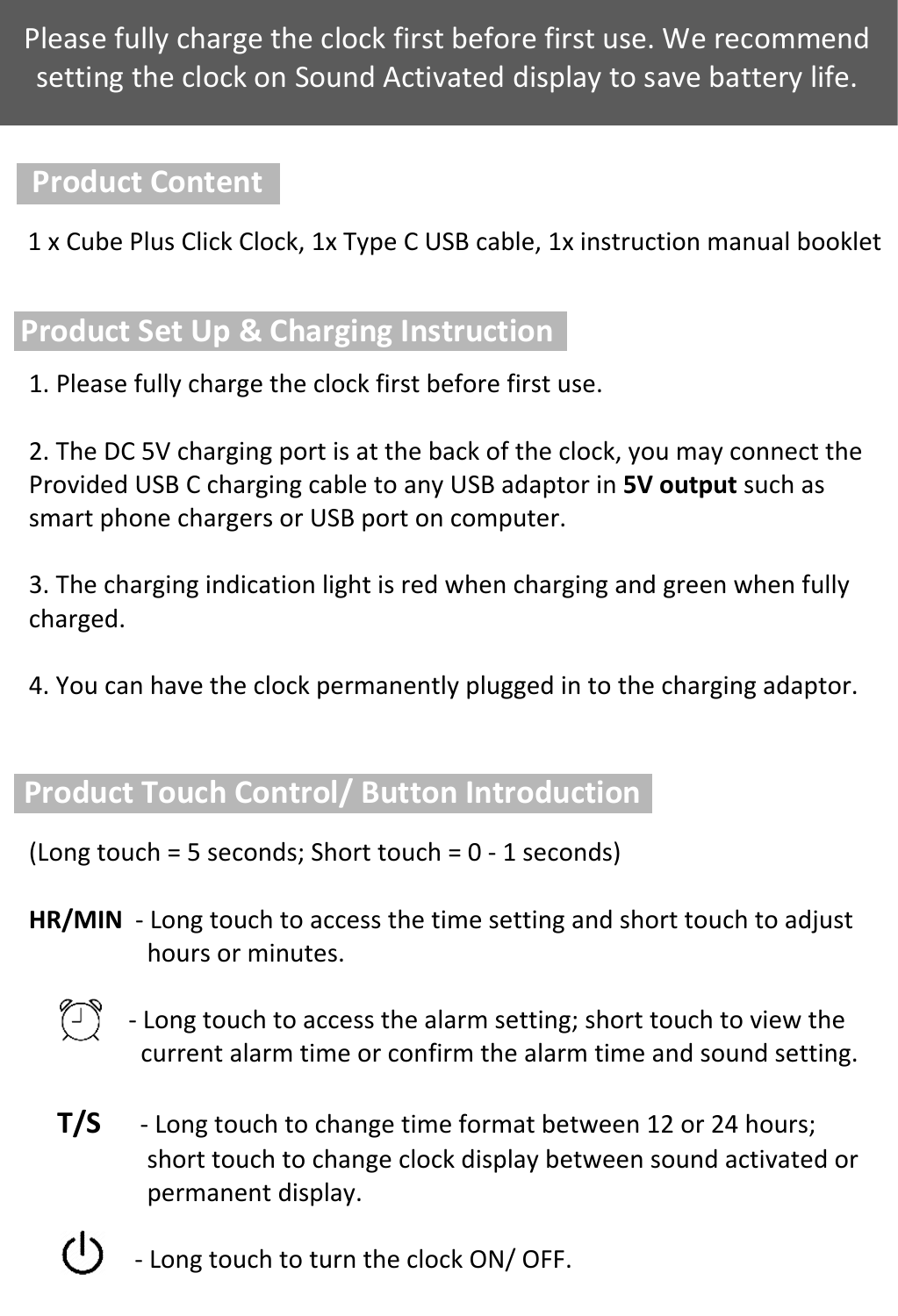# **Product Operation**

### **Product ON/OFF:** Long touch the power button

### **Time Setting**

1. Long touch the **HR** or **MIN** button for 5 seconds until a beep to access time setting mode. Both hours and minutes number will start flashing. 2. Short touch on **HR** or **MIN** buttons to adjust the hours or minutes, the number can be scroll up faster if you leave your finger on the button. Please note you can only scroll up and not down.

3. After the right hours and minutes have been selected, short touch on the  $\binom{5}{1}$  button to confirm and exit the time setting.

### **Alarm Time and Alarm Sound Setting**

1. Short touch the  $\langle \hat{I} \rangle$  button will show the current alarm. Long touch  $\langle \hat{I} \rangle$ to go to alarm setting mode and the numbers will start flashing.

2. Use the **HR** or **MIN** button as instructed above to set hours and minutes. 3. Short touch  $\langle \hat{T} \rangle$  again to confirm alarm and move onto alarm sound setting.

4. Touch **HR** or **MIN** button to select your preferred alarm sound.

**A1** - Rooster; **A2** - Forest Birds; **A3** - Sea Waves

5. Short touch  $\langle \overline{\mathbb{J}} \rangle$  to confirm and exit the setting.

### **Sound Activated or Permanent Display Setting**

The LED display can be set on sound activated display or permanent display. When in sound activated display, the LED display will automatically switch off when the room is quiet and light up again when you touch, tap it, click your fingers or clap your hands. The LED display will be on constantly if set to permanent display.

1. Short touch **T/S** button when clock is in time display mode, the clock will display either —-: Sd or oN:Sd

 - -: Sd - Permanent display ON: Sd - Sound activated display

2. Select your preferred mode.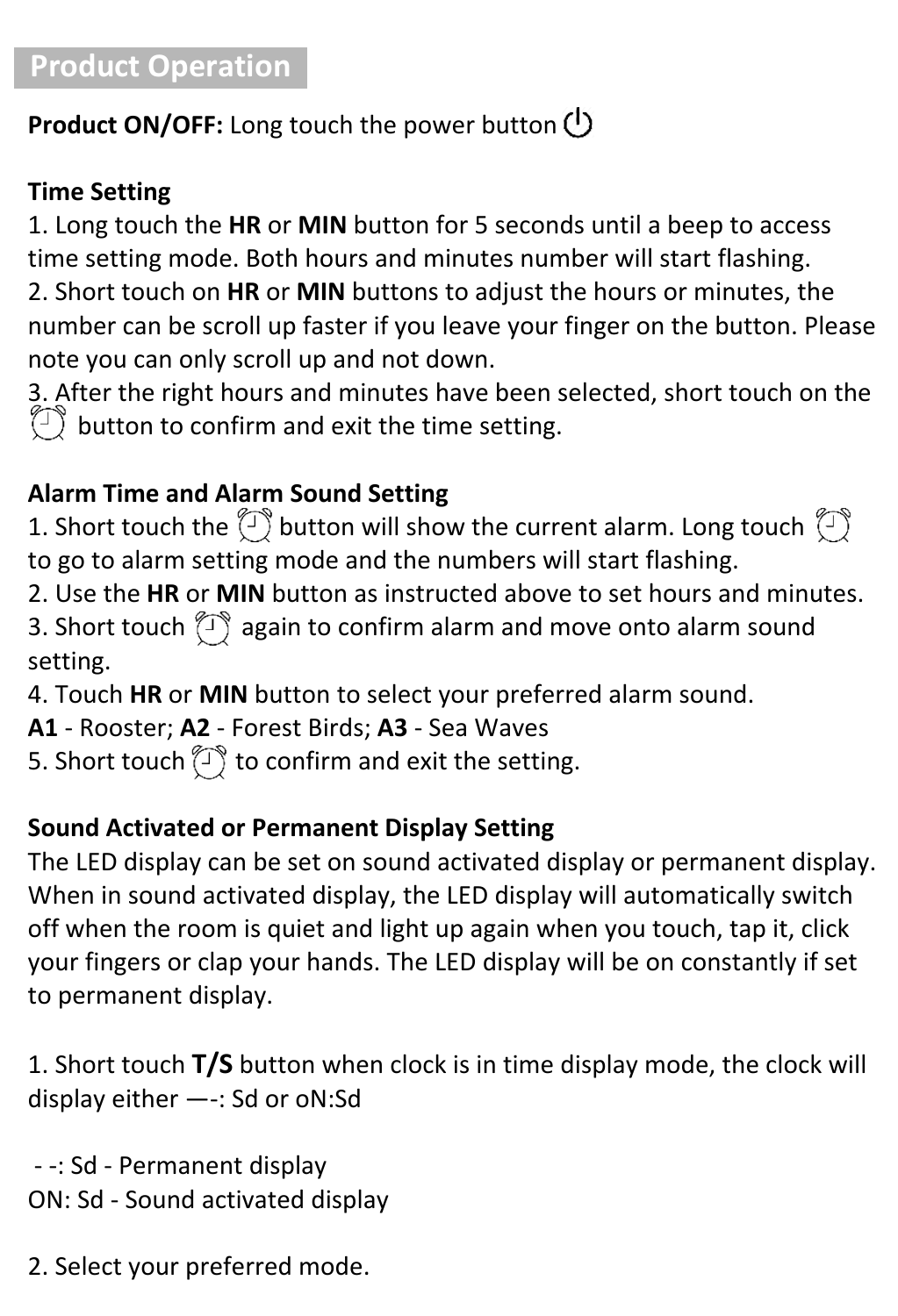### **Product Operation**

### **12H or 24H Time Display Format**

1. Long touch the **T/S** button until a beep, the time format will then change between 12H or 24H.

2. When the clock is in 12H display format, a dot will appear on the top left of the time screen to indicate PM time.

# Stopwatch<sup>(-)</sup>

1. Flip the clock to the **STOPWATCH/ VERTICAL CLOCK** side to activate the stopwatch, the stopwatch will then start counting up in seconds. 2. Short touch the **STOPWATCH** to pause or resume the time.

# **Vertical Clock**

1. Long touch the **STOPWATCH/ VERTICAL CLOCK** to switch to vertical clock display. The time will be displayed vertically. To change it back to horizontal time display, flip it back to the alarm  $\binom{1}{1}$  side.

# **Timer**

1. Flip to the **TIMER** side of the clock, short touch or long touch to scroll up faster to set the timer in minutes.

2. The screen will start flashing after 5 seconds and countdown will start.

### **OFF <b>OIFF**

1. Flip the clock to the **OFF** side to completely deactivate the alarm. The screen will show **OFF** for 2-3 seconds then it will revert back to time display.

### **Snooze and Alarm Operation**

1. To snooze, simply touch any of the touch buttons and the alarm will be snoozed for 5 minutes. When snooze is activated, the dot on the bottom right will be flashing.

2. To turn off alarm completely, either flip the clock to the **OFF** side or long touch on any of the touch buttons to turn snooze off.

3. To turn alarm on again for the next day, you will need to flip the clock over to **ALARM**  $\binom{1}{1}$  side where all the touch buttons are located.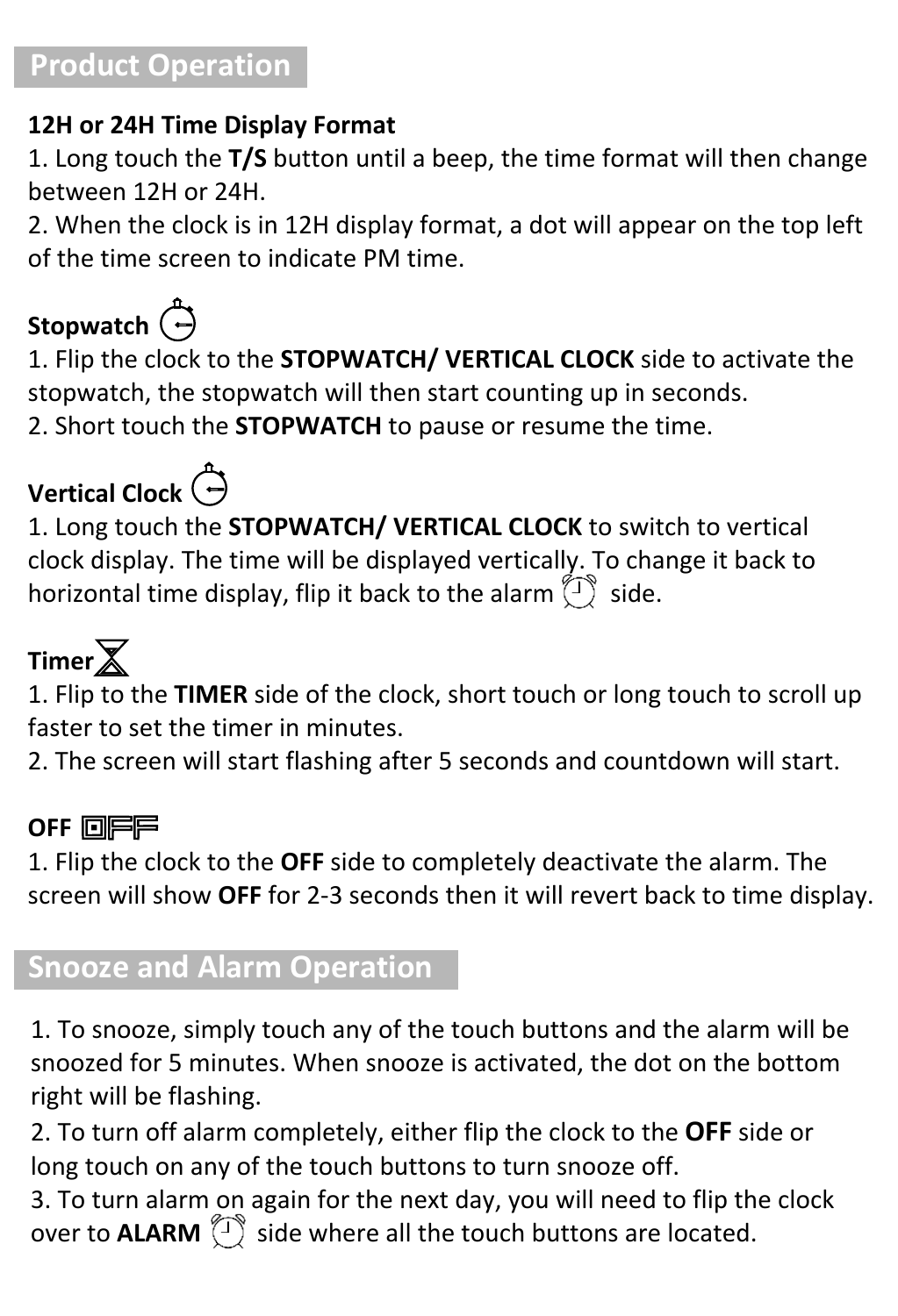### **Flip Function Operation**

1. When the alarm icon is on the top side of the product, it means the alarm is turned on, there is a dot on the bottom right of the time to indicate that as well.

2. Simply flip the clock to different sides to use other functions such as Timer, Stopwatch or to turn off the alarm.

# **Product Care Notice and Warranty**

### **Product Care**

1. This product is made of wood, please don't place in a very humid room such as steaming room, humid bath room etc.

2. Any natural wood grain on the wood is not a product fault.

3. Please avoid direct sunshine on the product.

4. Heavy drop or misuse of this product could cause damage to the device, please place it at a safe place.

5. Only use 5V USB charging adaptor to charge the product.

### **Warranty**

This product is covered under one year manufacturer warranty, starting from the date of purchase. Within the warranty period any repair service or components replacement will be provided for free.

Warranty does not apply to the following circumstances:

1. Product failure due to improper use, misuse, drops, abuse, alteration, faulty installation, power line surge or modification.

2. Product failure due to acts of nature such as natural disaster, fire, flood or casualty.

3. Any damage cased to the charging ports by user error is not covered by the manufacturer warranty.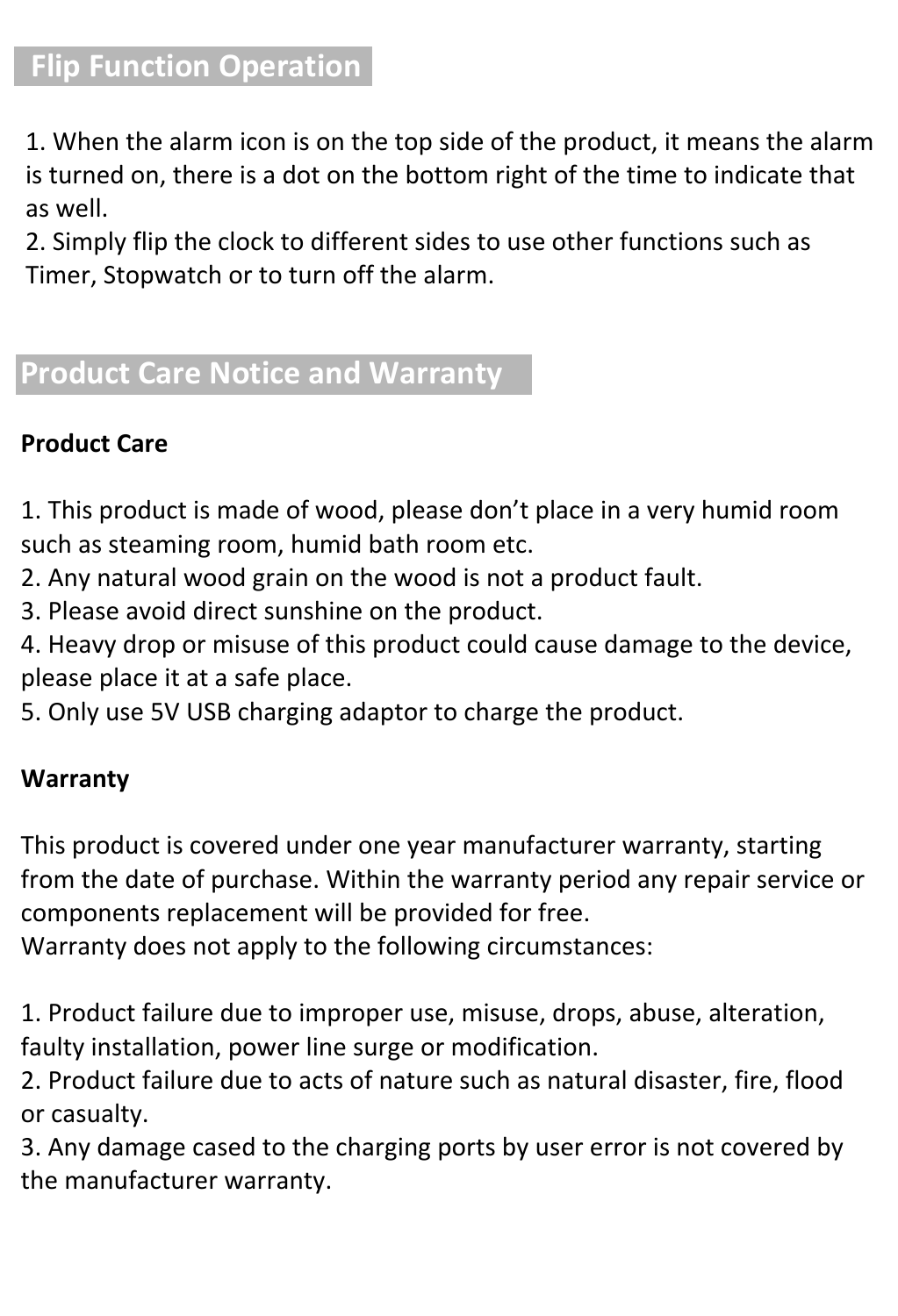

Vielen Dank für Ihren Kauf des Gingko Cube Plus Click Clock Weckers. Bitte befolgen sie diese Bedienungsanleitung sorgfältig, um die bestmögliche Produktleistung zu erzielen.

### **Lieferumfang:**

1 Cube Plus Click Clock Wecker, 1 Typ-C-USB-Kabel und 1 Bedienungsanleitung

### **Produkt einrichten/aufbauen:**

1. Bitte laden Sie die Uhr vor dem ersten Gebrauch vollständig auf.

2. Der DC-5V-Ladeanschluss befindet sich auf der Rückseite der Uhr. Sie können das mitgelieferte USB-C-Ladekabel an einen beliebigen USB-Adapter mit 5V-Ausgang anschließen, z. B. an ein Smartphone-Ladegerät oder einen USB-Anschluss am Computer.

3. Die Ladeanzeige leuchtet während des Ladevorgangs rot und bei voller Ladung grün.

4. Sie können die Uhr dauerhaft an den Ladeadapter anschließen.

### **Einführung in die Touch-Bedienung:**

(Längere Berührung = 5 Sekunden; kurze Berührung = 0 - 1 Sekunden)

**HR/MIN:** Lange berühren, um auf die Zeiteinstellung zuzugreifen und kurz berühren, um Stunden oder Minuten einzustellen.

 $\langle \hat{I} \rangle$ : Lang berühren, um auf die Weckeinstellung zuzugreifen; kurz berühren, um die aktuelle Weckzeit anzuzeigen oder die Weckzeit und Toneinstellung zu Bestätigen.

**T/S:** Lange berühren, um das Zeitformat zwischen 12 und 24 Stunden zu ändern; kurz antippen, um die Uhrzeitanzeige zwischen Tonaktivierung und Daueranzeige zu ändern.

(1): Lange berühren, um die Uhr EIN-/AUSZUSCHALTEN.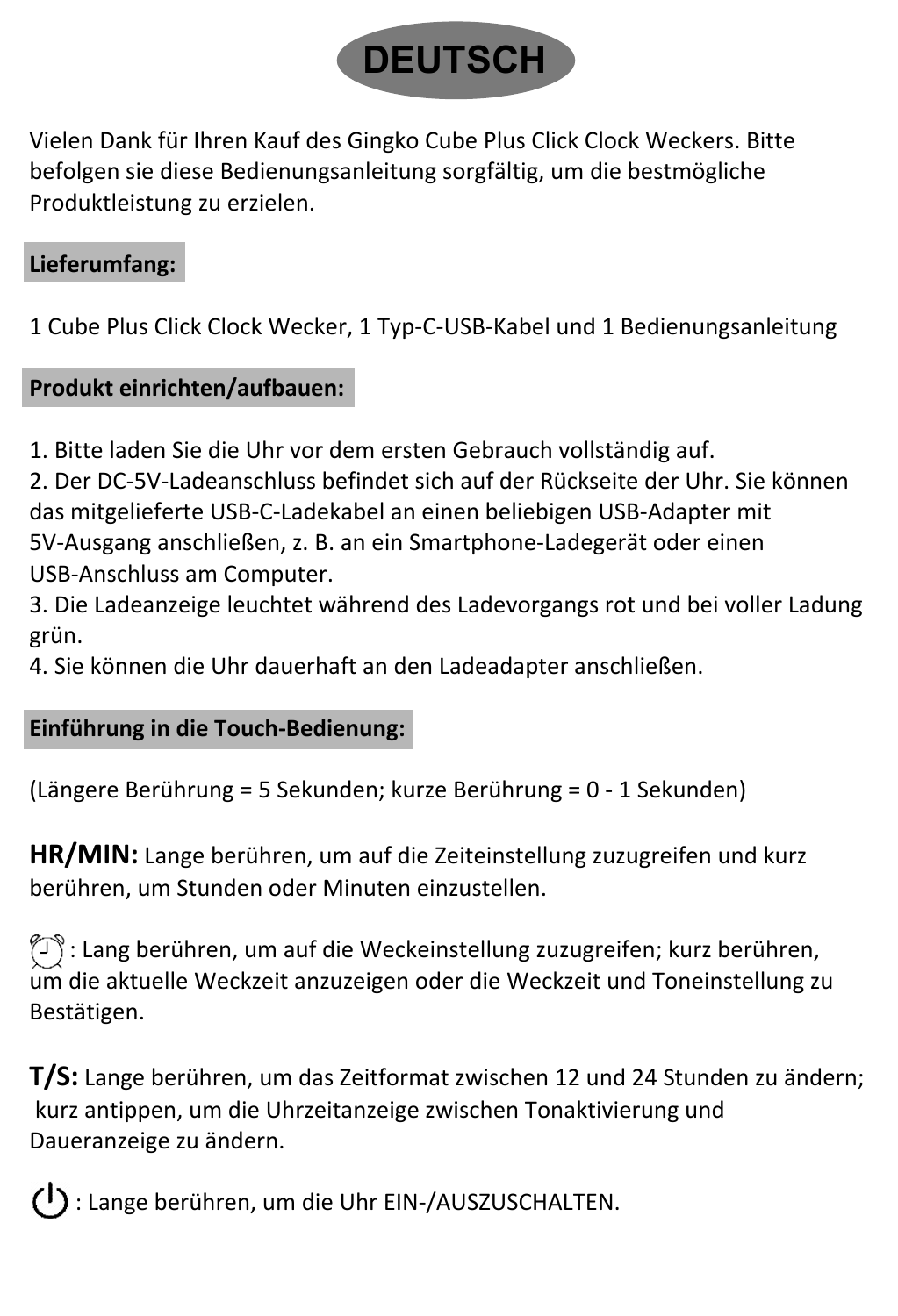### **Bedienung des Produkts:**

Produkt EIN-/AUSSCHALTEN: Halten Sie die Einschalttaste (1) gedrückt.

### **Zeiteinstellung**

1. Halten Sie die Taste **HR** oder **MIN** 5 Sekunden lang gedrückt, bis ein Piepton ertönt, um in den Zeiteinstellungsmodus zu gelangen. Sowohl die Stunden- als auch die Minutenzahl beginnen zu blinken.

2. Berühren Sie kurz die HR- oder MIN-Tasten, um die Stunden oder Minuten einzustellen. Die Zahl kann schneller nach oben gescrollt werden, wenn Sie den Finger auf der Taste lassen. Bitte beachten Sie, dass Sie nur nach oben und nicht nach unten blättern können.

3. Nachdem Sie die gewünschte Stunde und Minute ausgewählt haben, drücken Sie kurz auf die Taste, um die Zeiteinstellung zu bestätigen und zu beenden.

### **Einstellung von Alarmzeit und Alarmton**

1. Kurzes Antippen der Taste  $\langle \mathcal{T} \rangle$ zeigt den aktuellen Alarm an. Längeres Berühren Von  $\langle \overline{\mathbb{I}}\rangle$ , um in den Alarmeinstellungsmodus zu gelangen und die Zahlen beginnen zu blinken.

2. Verwenden Sie die Taste **HR oder MIN** wie oben beschrieben, um Stunden und minuten einzustellen.

3. Bitte beachten Sie, dass Sie nur nach oben und nicht nach unten blättern können.

4. Tippen Sie auf die Taste **HR** oder **MIN**, um Ihren bevorzugten Weckton auszuwählen.

**A1** - Hahn**; A2** - Vögelgezwitscher**; A3** - Meer

5. Kurz tippen,  $\textcircled{1}$  um die Einstellung zu bestätigen und den Einstellmodus zu Verlassen.

### **Tonaktivierung oder Einstellung der Daueranzeige**

Die LED-Anzeige kann auf akustisch aktivierte Anzeige oder permanente Anzeige eingestellt werden.

Bei der geräuschaktivierten Anzeige schaltet sich die LED-Anzeige automatisch aus, wenn es im Raum still ist, und leuchtet wieder auf, wenn Sie sie berühren, antippen, mit den Fingern schnipsen oder in die Hände klatschen. Die LED-Anzeige bleibt dauerhaft eingeschaltet, wenn sie auf Daueranzeige eingestellt ist.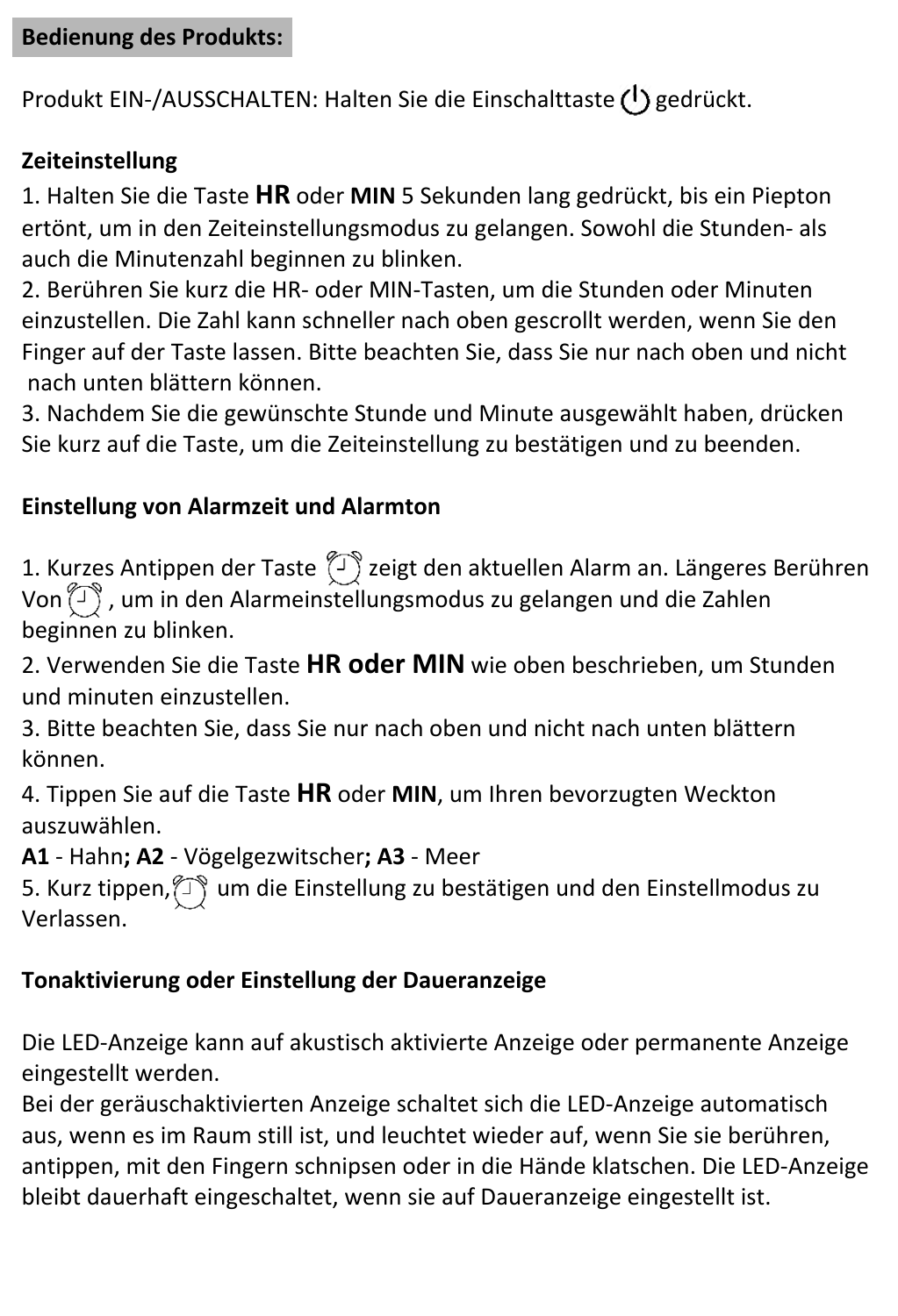1. Kurzes Antippen der T/S-Taste, wenn die Uhr im Zeitanzeigemodus ist, zeigt die Uhr entweder ––: Sd oder oN:Sd – –: Sd: dauerhafte Anzeige

AN: Sd: tonaktivierte Anzeige

2. Wählen Sie Ihren bevorzugten Modus.

### **12h- oder 24h-Zeitanzeigeformat**

1. Die Taste T/S lange berühren, bis ein Signalton ertönt. Das Zeitformat wechselt dann zwischen 12 h und 24 h.

2. Wenn die Uhr im 12-Stunden-Format läuft, erscheint ein Punkt oben links auf dem Bildschirm, um die Nachmittagszeit anzuzeigen.

# **Stoppuhr**

1. Drehen Sie die Uhr auf die Seite **STOPPUHR/VERTICAL CLOCK**, um die Stoppuhr zu aktivieren. Die Stoppuhr beginnt dann, in Sekunden hochzuzählen. 2. Tippen Sie kurz auf die **STOPPUHR**, um die Zeit anzuhalten oder fortzusetzen.

# **Vertical Clock**

1. Berühren Sie länger **STOPWATCH / VERTICAL CLOCK**, um zur vertikalen Uhrzeitanzeige zu wechseln. Die Uhrzeit wird nun vertikal angezeigt. Um wieder zur horizontalen Zeitanzeige zu wechseln, drehen Sie die Uhr zurück auf die Weckerseite.<sup>(J)</sup>

# Timer  $\overline{\mathbb{X}}$

1. Wechseln Sie zur TIMER-Seite der Uhr und berühren Sie sie kurz oder lang, um schneller nach oben zu scrollen und den Timer in Minuten einzustellen. 2. Der Bildschirm beginnt nach 5 Sekunden zu blinken und der Countdown Beginnt.

### **AUS** 回**户户**

1. Drehen Sie die Uhr auf die OFF-Seite, um den Alarm vollständig zu deaktivieren. Auf dem Display wird 2 bis 3 Sekunden lang **OFF** angezeigt, dann kehrt es zur Zeitanzeige zurück.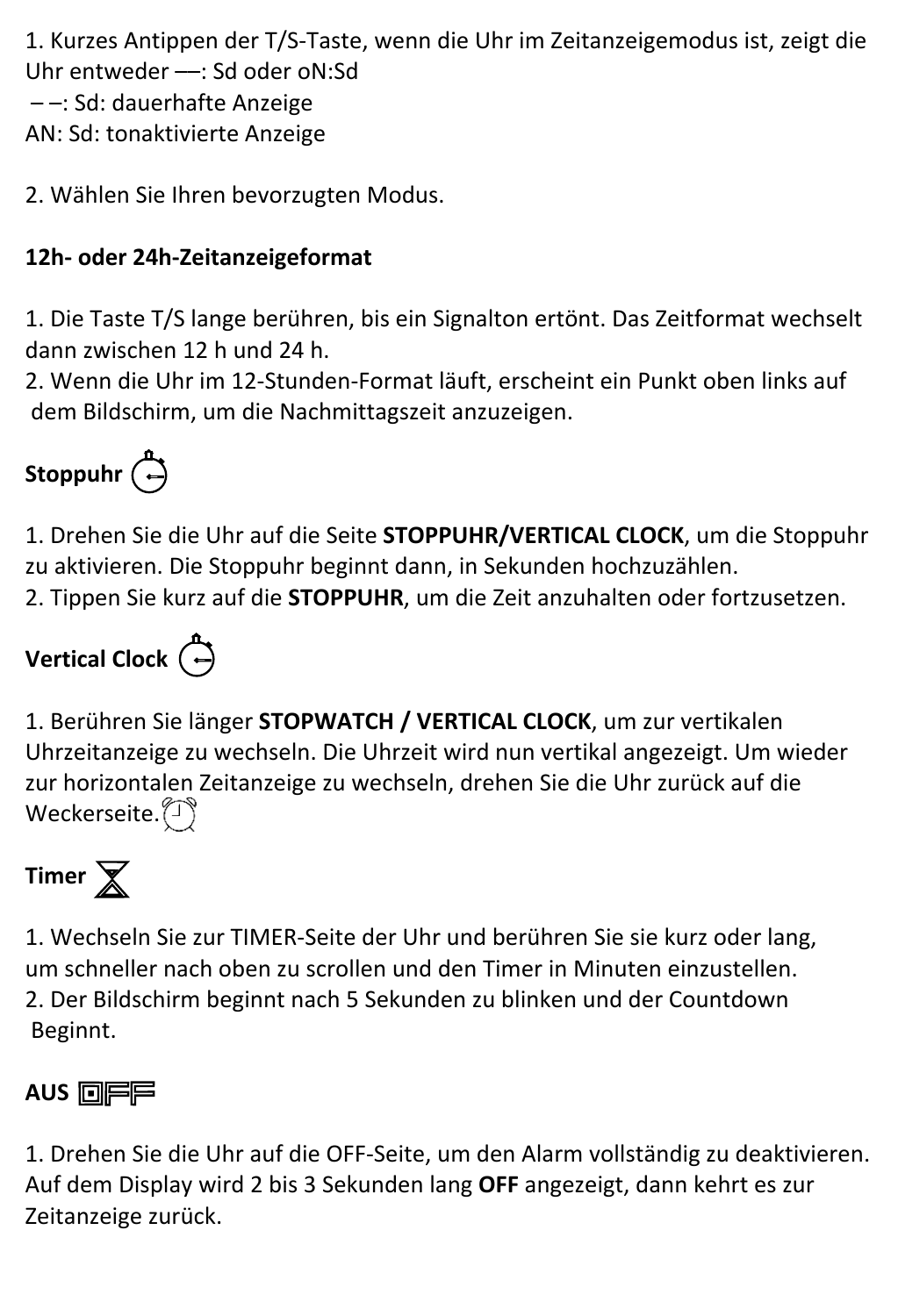### **Schlummer- und Alarmfunktion:**

1. Um die Schlummerfunktion zu aktivieren, berühren Sie einfach eine der Tasten und der Alarm wird für 5 Minuten in den Schlummermodus versetzt. Wenn die Schlummerfunktion aktiviert ist, blinkt der Punkt unten rechts.

2. Um den Wecker vollständig auszuschalten, drehen Sie die Uhr auf die **OFF**-Seite oder berühren Sie lange eine der Tasten, um die Schlummerfunktion auszuschalten.

3. Um den Wecker für den nächsten Tag wieder einzuschalten, müssen Sie die Uhr auf die Seite **ALARM**  $\sqrt{T}$  drehen, auf der sich alle Touch-Tasten befinden.

#### **Bedienung der Flip-Funktion:**

1. Wenn das Weckersymbol auf der Oberseite des Produkts ist, bedeutet dies, dass der Wecker eingeschaltet ist, es gibt einen Punkt auf der unteren rechten Seite der Zeit, um dies ebenfalls anzuzeigen.

2. Drehen Sie einfach die Uhr auf verschiedene Seiten, um andere Funktionen wie Timer, Stoppuhr zu verwenden oder den Alarm auszuschalten.

#### **Produktpflegehinweise und Garantie:**

#### **Produktpflege**

- 1. Dieses Produkt ist aus Holz, bitte nicht in einem sehr feuchten Raum wie z.
- B. ein Dampfbad, ein Badezimmer usw. aufstellen.
- 2. Jede natürliche Holzmaserung auf dem Holz ist kein Produktfehler.
- 3. Bitte vermeiden Sie direkte Sonneneinstrahlung auf das Produkt.
- 4. Ein schwerer Sturz oder Missbrauch dieses Produkts könnte das Gerät

beschädigen, bitte stellen Sie es an einen sicheren Ort.

5. Verwenden Sie zum Aufladen des Geräts nur einen 5V-USB-Ladeadapter.

#### **Garantie**

Dieses Produkt verfügt über eine einjährige Garantie des Herstellers, die mit dem Kaufdatum des Produkts beginnt. Während der Laufzeit der Garantie werden jegliche Reparaturdienste und Ersatzteilwechsel gratis ausgeführt. In den folgenden Fällen gilt die Garantie nicht:

1. Produktversagen aufgrund von unsachgemäßem Gebrauch, Missbrauch, Stürzen, Abänderung, fehlerhafter Installation, Überspannung oder Modifikation.

2. Produktversagen aufgrund von Naturereignissen wie Naturkatastrophen, Feuer, Überschwemmung oder Unfällen.

3. Jegliche Beschädigung der Ladeanschlüsse durch Benutzerfehler ist nicht durch die Herstellergarantie abgedeckt.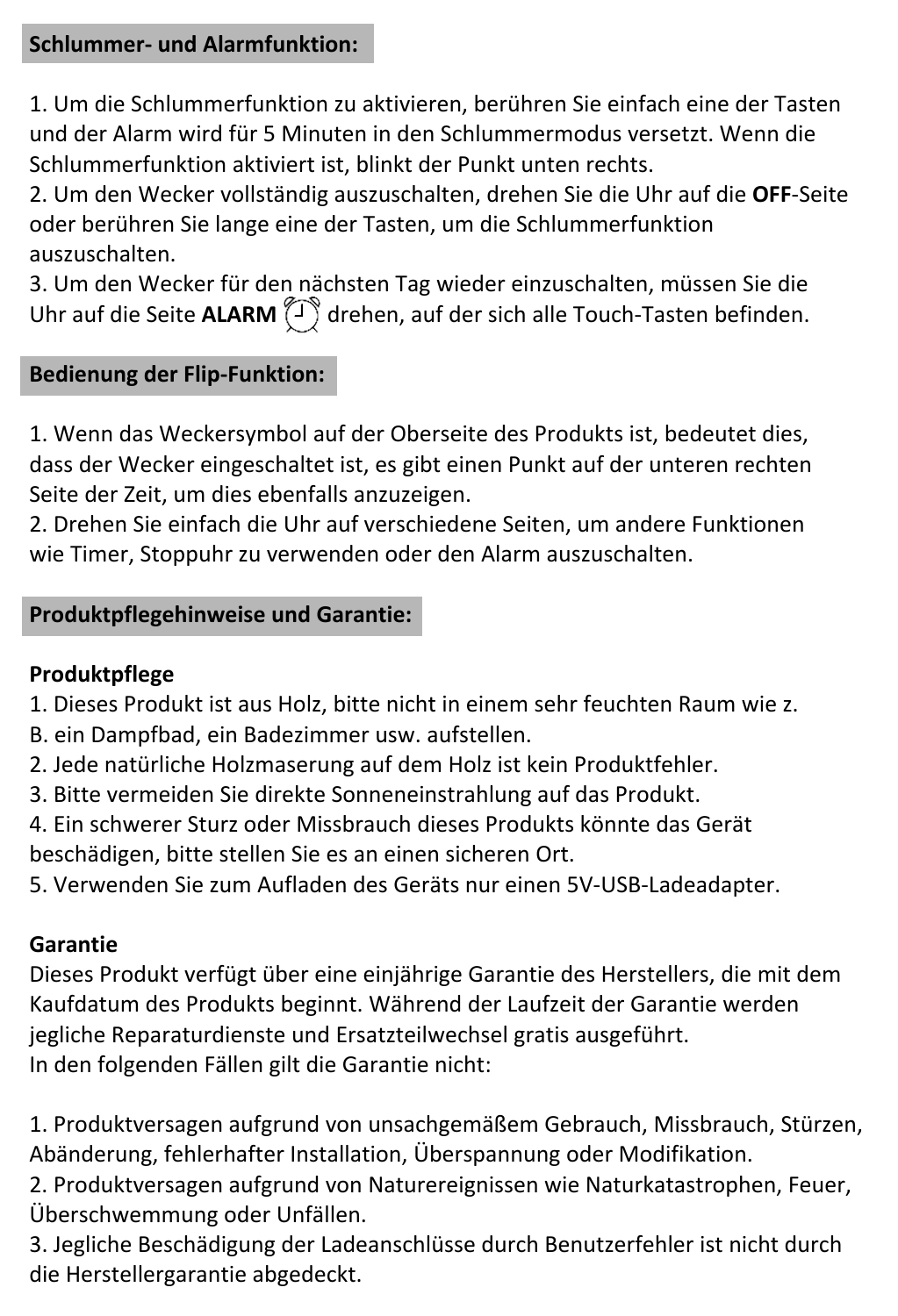

Nous vous remercions d'avoir acheté Gingko Cube Plus Click Clock. Veuillez lire attentivement le manuel d'instructions pour obtenir les meilleures performances de ce produit.

### **Contenu du produit :**

1 x Cube Plus Click Clock, 1 x Câble USB Type C, 1 x Manuel d'instructions.

### **Instructions pour l'installation et le chargement du produit :**

1. Veuillez charger complètement l'horloge avant la première utilisation.

2. Le port de charge DC 5V se trouve à l'arrière de l'horloge, vous pouvez connecter le câble de charge USB C fourni à n'importe quel adaptateur USB avec une sortie 5V, comme les chargeurs de téléphone intelligent ou le port USB de l'ordinateur.

3. Le voyant de charge est rouge quand l'horloge est en cours de charge et vert lorsque la charge est complète.

4. Vous pouvez avoir l'horloge branchée en permanence sur l'adaptateur de charge.

### **Introduction de la commande tactile du produit/des boutons :**

(Appuyer longuement = 5 secondes ; appuyer brièvement = 0 - 1 seconde)

**HR/MIN** – Appuyez longuement pour accéder au réglage de l'heure et appuyez brièvement pour régler les heures ou les minutes.

 $\binom{1}{1}$  - Appuyez longuement pour accéder au réglage de l'alarme ; appuyez brièvement pour afficher l'heure actuelle de l'alarme ou confirmer l'heure de l'alarme et le réglage du son.

**T/S** - Appuyez longuement pour changer le format de l'heure entre 12 et 24 heures ; appuyez brièvement pour changer l'affichage de l'horloge entre l'activation du son et l'affichage permanent.



- Appuyez longuement pour activer ou désactiver l'horloge.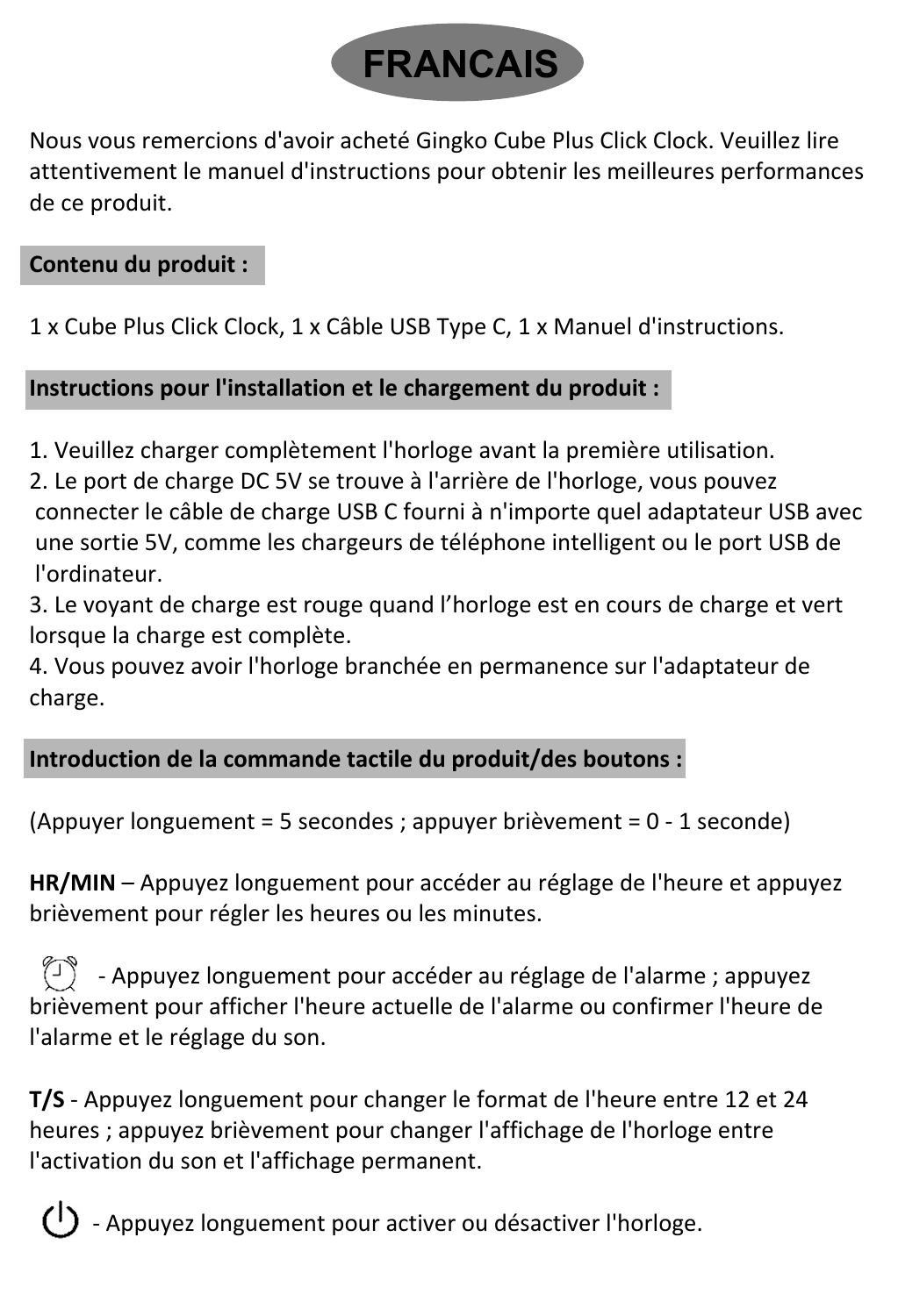### **Fonctionnement du produit :**

Marche/Arrêt du produit : Appuyez longuement sur le bouton d'alimentation (1)

### **Réglage de l'heure**

1. Appuyez longuement sur le bouton **HR ou MIN** pendant 5 secondes jusqu'à l'émission d'un bip pour accéder au mode de réglage de l'heure. Les chiffres des heures et des minutes se mettent à clignoter.

2. Appuyez brièvement sur les boutons HR ou MIN pour régler les heures ou les minutes, le nombre peut défiler plus rapidement si vous laissez votre doigt sur le bouton. Veuillez noter que vous ne pouvez faire défiler l'écran que vers le haut et non vers le bas.

3. Après avoir sélectionné les bonnes heures et minutes, appuyez brièvement sur le bouton pour confirmer et quitter le réglage de l'heure.

### **Réglage de l'heure et du son de l'alarme**

1. Appuyer brièvement sur le bouton  $\widehat{\mathbb{C}}$  affichera l'alarme actuelle. Appuyez Longuement  $\langle \overline{\phantom{a}} \rangle$  pour passer en mode de réglage de l'alarme et les chiffres commenceront à clignoter.

2. Utilisez le bouton **HR ou MIN** comme indiqué ci-dessus pour régler les heures et les minutes.

 $\mathsf{R}$  are sumutes.<br>3. Appuyez brièvement  $\mathbb{C}^3$  à nouveau pour confirmer l'alarme et passer au réglage du son de l'alarme.

4. Touchez le bouton **HR ou MIN** pour sélectionner votre son d'alarme préféré.

**A1** - Coq ; **A2** - Oiseaux de la forêt ; **A3** - Vagues de la mer

5. Appuyez brièvement sur  $\langle \mathcal{T} \rangle$  pour confirmer et quitter le réglage.

### **Réglage de l'activation par le son ou de l'affichage permanent**

L'affichage LED peut être réglé sur un affichage activé par le son ou un affichage permanent.

Lorsqu'il est en affichage activé par le son, l'écran LED s'éteint automatiquement lorsque la pièce est silencieuse et se rallume lorsque vous le touchez, le tapotez, faites claquer vos doigts ou tapez dans vos mains. L'écran LED sera constamment allumé s'il est réglé sur l'affichage permanent.

1. Appuyez brièvement sur le bouton T/S lorsque l'horloge est en mode d'affichage de l'heure l'horloge affiche soit -- : Sd ou oN:Sd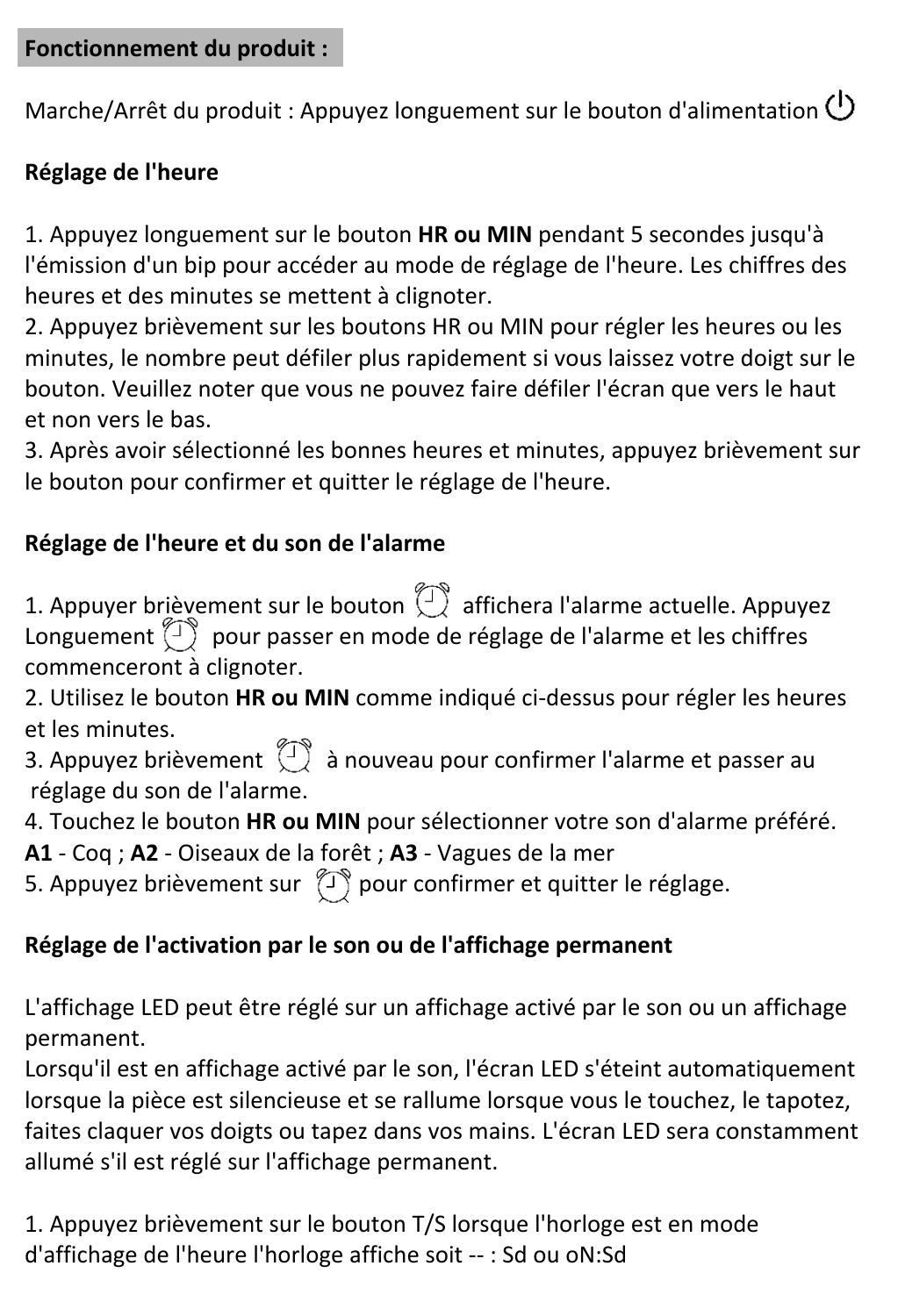- - : Sd - Affichage permanent ON : Sd - Affichage activé par le son

2. Sélectionnez votre mode préféré.

### **Format d'affichage de l'heure 12H ou 24H**

1. Appuyez longuement sur le bouton T/S jusqu'à ce que vous entendiez un bip, le format de l'heure change alors entre 12H ou 24H.

2. Lorsque l'horloge est au format 12H, un point apparaît en haut à gauche de l'écran pour indiquer l'heure PM.

# **Chronomètre**

1. Basculez l'horloge sur le côté **STOPWATCH/ VERTICAL CLOCK** pour activer le chronomètre, le chronomètre commence alors à compter les secondes. 2. Appuyez brièvement sur le **STOPWATCH** pour interrompre ou reprendre le décompte.

# **Horloge verticale**

1. Appuyez longuement sur le bouton **CHRONOMÈTRE/ HORLOGE VERTICALE** pour passer à l'affichage de l'horloge verticale. L'heure s'affiche verticalement. Pour revenir à l'affichage horizontal de l'heure, retournez-le du côté de l'alarme.



1. Basculez vers le côté **TIMER** de l'horloge, touchez brièvement ou longuement pour faire défiler plus rapidement vers le haut pour régler la minuterie en Minutes.

2. L'écran se met à clignoter après 5 secondes et le compte à rebours commence.

### **OFF <b>OIFF**

1. Basculez l'horloge sur le côté OFF pour désactiver complètement l'alarme. L'écran affiche **OFF** pendant 2 à 3 secondes, puis revient à l'affichage de l'heure.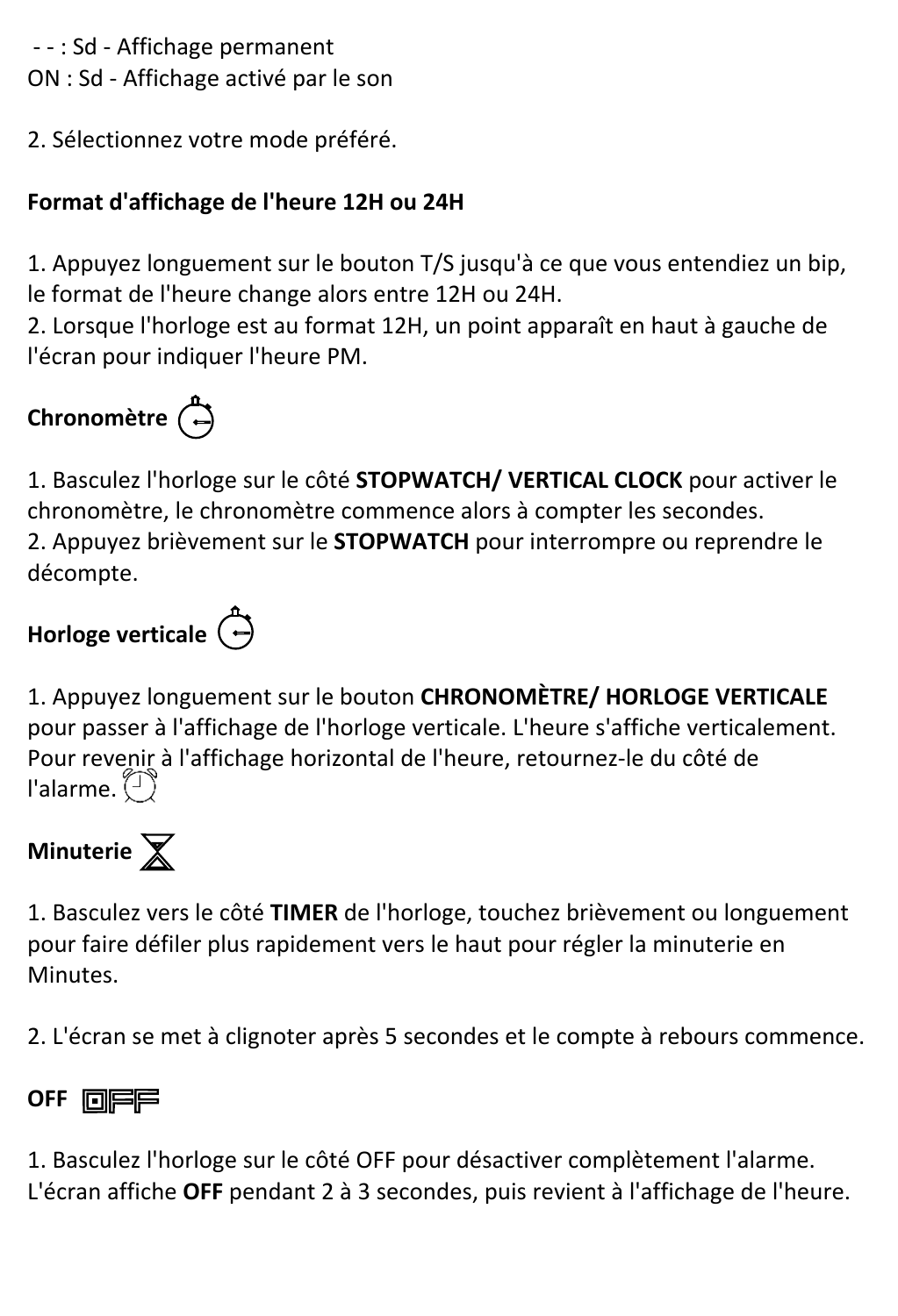#### **Fonctionnement de la répétition du réveil et de l'alarme :**

1. Pour la répétition, il suffit d'effleurer l'un des boutons tactiles pour que l'alarme s'arrête pendant 5 minutes. Lorsque la répétition de l'alarme est activée, le point en bas à droite clignote.

2. Pour désactiver complètement l'alarme, retournez l'horloge sur le côté **OFF** ou appuyez longuement sur l'un des boutons tactiles pour désactiver la répétition de l'alarme.

3. Pour réactiver l'alarme pour le jour suivant, vous devrez retourner le réveil du côté **ALARM**  $\left(\begin{matrix} 1 \\ 1 \end{matrix}\right)$  où se trouvent tous les boutons tactiles.

#### **Fonctionnement de la fonction de retournement :**

1. Lorsque l'icône d'alarme est sur le côté supérieur du produit, cela signifie que l'alarme est activée, il y a un point en bas à droite de l'heure pour l'indiquer également.

2. Il suffit de retourner l'horloge sur différents côtés pour utiliser d'autres fonctions telles que la minuterie, le chronomètre ou pour éteindre l'alarme.

### **Notice d'entretien du produit et garantie :**

#### **Entretien du produit**

1. Ce produit est en bois, ne le placez pas dans une pièce très humide comme un sauna, une salle de bain humide, etc.

2. Tout grain de bois naturel sur le bois n'est pas un défaut du produit.

3. Veuillez éviter d'exposer le produit aux rayons directs du soleil.

4. Une chute importante ou une mauvaise utilisation de ce produit pourrait endommager l'appareil, veuillez le placer dans un endroit sûr.

5. Utilisez uniquement un adaptateur de charge USB 5V pour charger le produit.

#### **Garantie**

Ce produit est couvert par une garantie fabricant d'un an à compter de la date d'achat. Pendant la période de garantie, tout service de réparation ou de remplacement de composants sera fourni gratuitement.

La garantie ne s'applique pas dans les circonstances suivantes :

1. Défaillance du produit due à une utilisation inappropriée, une mauvaise utilisation, des chutes, un abus, une altération, une installation défectueuse, une surtension ou une modification.

2. La défaillance du produit due à un acte de la nature tel qu'une catastrophe naturelle, un incendie, une inondation ou un accident.

3. Tout dommage causé au port de charge par une erreur de l'utilisateur n'est pas couvert par la garantie du fabricant.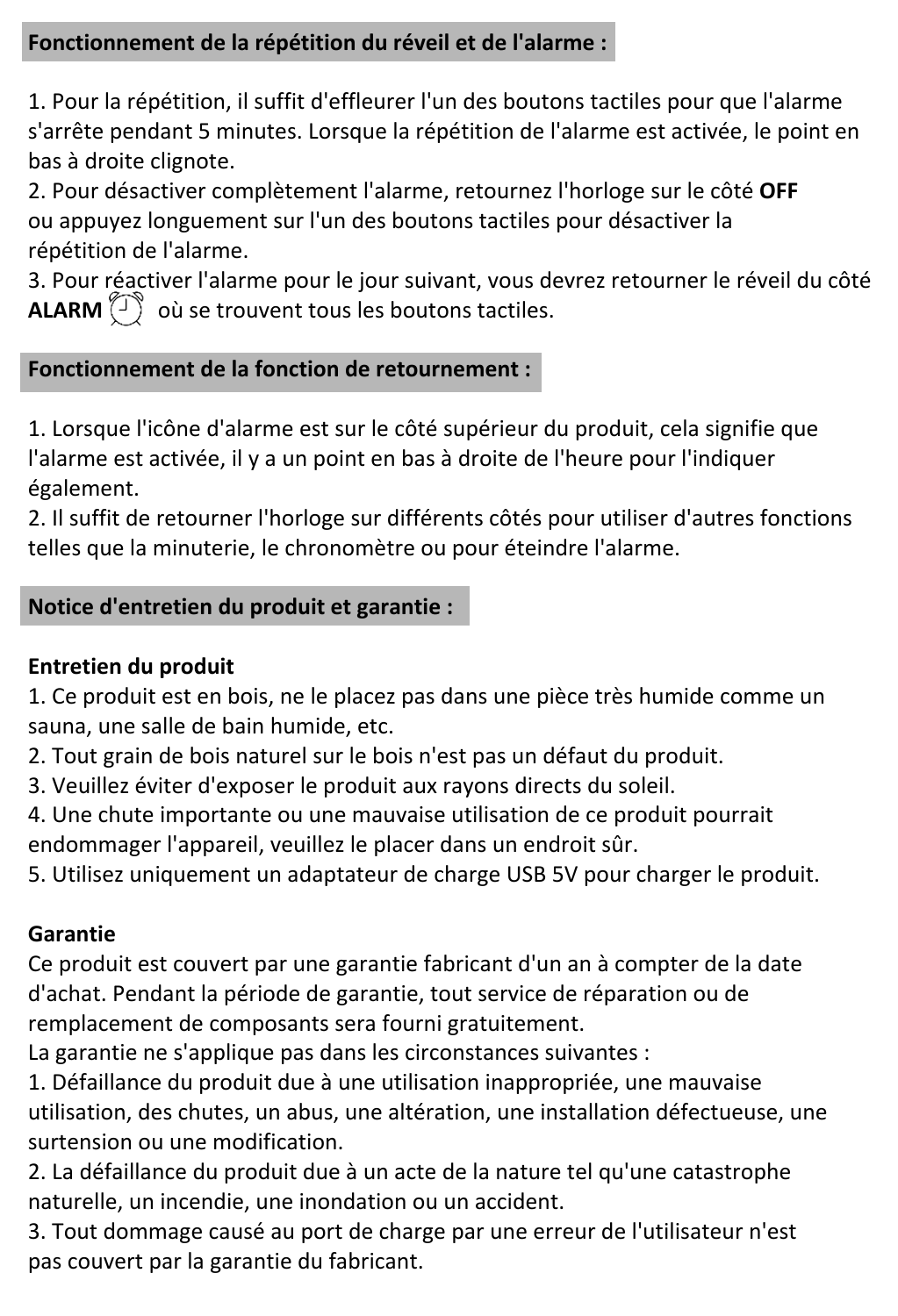

Grazie per aver acquistato Gingko Cube Plus Click Clock. Attenersi attentamente alle presenti istruzioni per ottenere le migliori prestazioni da questo prodotto.

**Contenuto della confezione:**

1 x Cube Plus Click Clock, 1x cavo USB tipo C, 1x libretto delle istruzioni

**Istruzioni per la configurazione e la ricarica del prodotto:**

1. Caricare completamente l'orologio prima del primo utilizzo.

2. La porta di ricarica DC 5V è posta sul retro dell'orologio, è possibile collegare il cavo di ricarica USB C in dotazione a qualsiasi adattatore USB con uscita a 5V come i caricatori per smartphone o la porta USB del computer.

3. La spia dell'indicazione di carica è rossa quando è in carica e verde quando è completamente carica.

4. È possibile avere l'orologio permanentemente collegato all'adattatore di ricarica.

**Prodotto Touch Control/Pulsante Introduzione:**

(tocco lungo = 5 secondi; tocco breve = 0 - 1 secondi)

**ORA/MIN** - Toccare a lungo per accedere all'impostazione dell'ora e toccare brevemente per regolare le ore o i minuti.

 $\binom{1}{1}$  - Toccare a lungo per accedere all'impostazione dell'allarme; toccare brevementeper visualizzare l'ora corrente dell'allarme o confermare l'ora dell'allarme e l'impostazione del suono.

**T/S** - Tocco lungo per cambiare il formato dell'ora tra 12 o 24 ore; tocco breve per cambiare la visualizzazione dell'orologio tra suono attivato o visualizzazione Permanente.

- Toccare a lungo per ATTIVARE/DISATTIVARE l'orologio.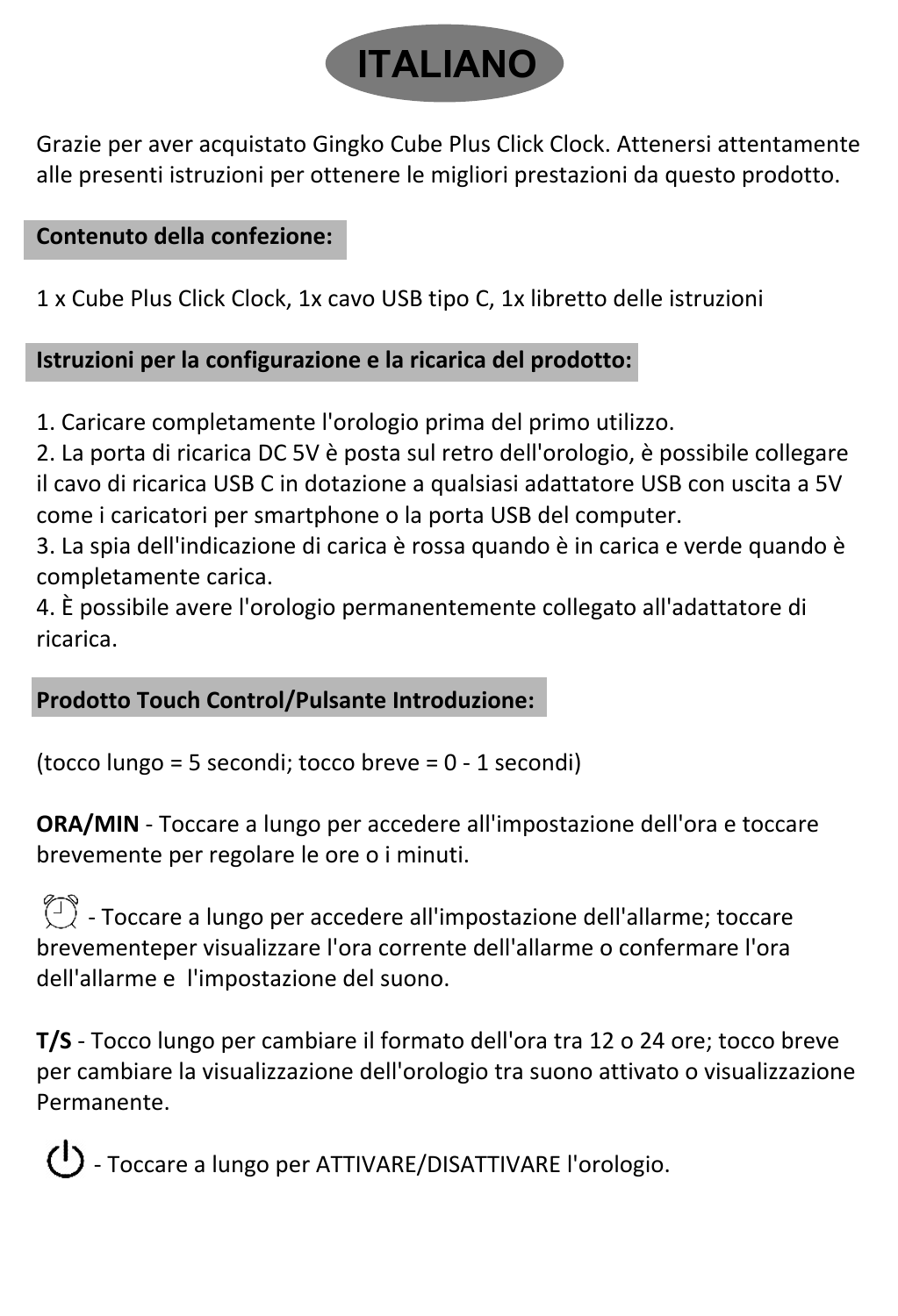Prodotto ON/OFF [acceso/spento] Toccare a lungo il pulsante di accensione (1)

### **Impostazione dell'orario**

1. Toccare a lungo il pulsante **HR o MIN** [ora o minuti] per 5 secondi fino a quando non viene emesso un segnale acustico per accedere alla modalità di impostazione dell'orario. Entrambi i numeri delle ore e dei minuti inizieranno a lampeggiare.

2. Toccare brevemente i pulsanti HR o MIN per regolare le ore o i minuti, il numero può scorrere più velocemente se si mantiene il dito sul pulsante. Tenere presene che è possibile scorrere solo verso l'alto e non verso il basso.

3. Dopo aver selezionato le ore e i minuti desiderati, toccare brevemente il pulsante per confermare e uscire dall'impostazione dell'orario.

### **Impostazione dell'ora e del suono dell'allarme**

1. Toccando brevemente il  $\langle \overline{\overline{I}} \rangle$ pulsante verrà mostrato l'allarme del momento. Toccare a lungo  $\overline{1}$  per passare alla modalità di impostazione dell'allarme e i numeri inizieranno a lampeggiare.

2. Utilizzare il pulsante **HR o MIN** come indicato sopra per impostare ore e minuti. 3. Toccare brevemente  $\langle 1 \rangle$  di nuovo e brevemente per confermare l'allarme e passare all'impostazione del suono dell'allarme.

4. Toccare il pulsante **HR o MIN** per selezionare il suono dell'allarme che preferisci.

**A1 -** Gallo; **A2** - Uccelli della foresta; **A3 -** Onde del mare

Toccare brevemente  $\langle \hat{I} \rangle$  per confermare e uscire dall'impostazione.

### **Suono attivato o impostazione permanente del display**

Il display a LED può essere impostato su display attivato dal suono o su display permanente.

Se il display è attivato dal suono, il display a LED si spegne automaticamente quando la stanza è silenziosa e si riaccende quando lo si tocca, lo si picchietta, si fanno schioccare le dita o si battono le mani. Il display a LED sarà costantemente acceso se impostato su display permanente.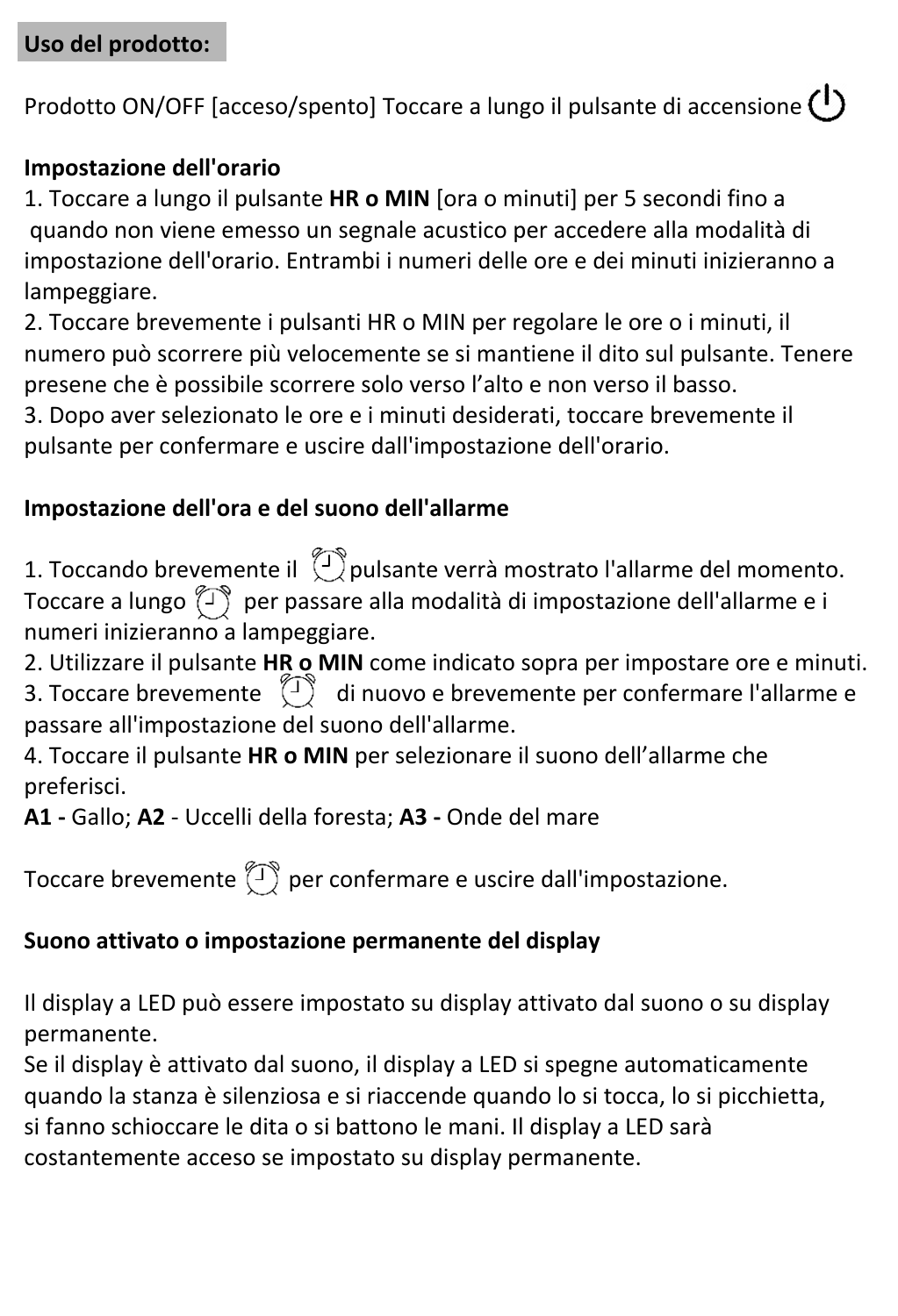1. Toccare brevemente il pulsante T/S quando l'orologio è in modalità di visualizzazione dell'ora, l'orologio visualizzerà o --: Sd o oN:Sd

 - -: Sd - Display permanente ON: Sd - Display attivato dal suono

### 2. Selezionare la modalità desiderata. **Formato di visualizzazione dell'ora 12H o 24H**

1. Toccare a lungo il pulsante T/S fino ad un segnale acustico, il formato dell'ora cambierà quindi tra 12H o 24H.

2. Quando l'orologio è in formato 12H, in alto a sinistra della schermata dell' orario apparirà un punto per indicare l'ora PM.

# **Cronometro**

1. Girare l'orologio sul lato **CRONOMETRO/ OROLOGIO VERTICALE** per attivare il cronometro, il cronometro inizierà a conteggiare in secondi 2. Toccare brevemente il **CRONOMETRO** per mettere in pausa o riprendere lo scorrere del tempo.

# **Orologio verticale**





1. Passare al lato **TIMER** dell'orologio, toccare brevemente o a lungo per scorrere più velocemente per impostare il timer in minuti.

2. Lo schermo inizierà a lampeggiare dopo 5 secondi e inizierà il conto alla Rovescia.

### **OFF <b>OIFF**

1. Girare l'orologio sul lato OFF per disattivare completamente l'allarme. Lo schermo mostrerà **OFF** per 2-3 secondi, poi tornerà alla visualizzazione dell'ora.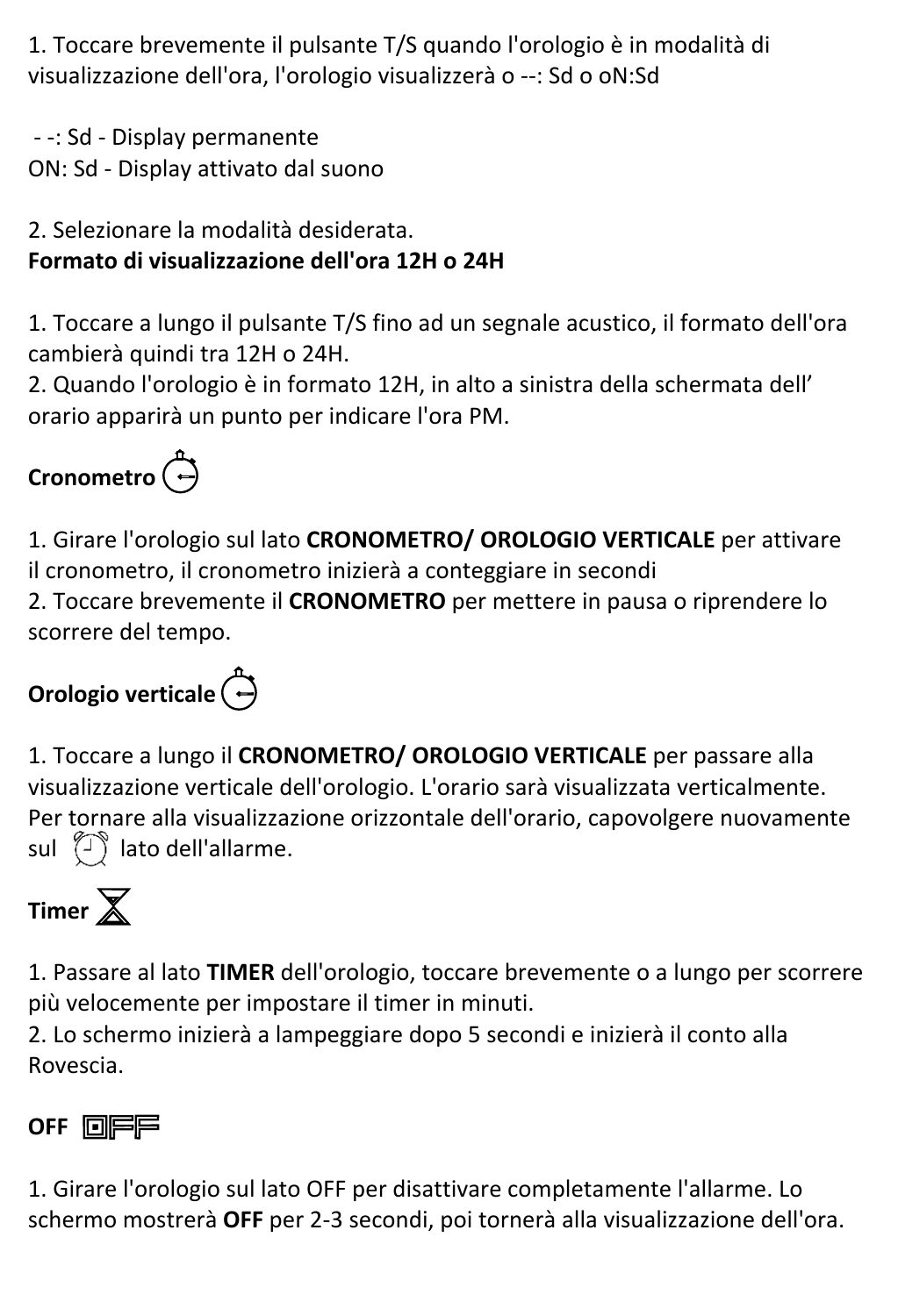### **Snooze e funzionamento dell'allarme:**

1. Per mettere in snooze, è sufficiente toccare uno qualsiasi dei pulsanti a sfioramento e l'allarme verrà messo in snooze per 5 minuti. Quando lo snooze è attivato, il punto in basso a destra lampeggia.

2. Per disattivare completamente l'allarme, ruotare l'orologio sul lato **OFF** o toccare a lungo uno dei pulsanti a sfioramento per disattivare lo snooze 3. Per riattivare l'allarme per il giorno successivo, è necessario capovolgere l'orologio sul lato **ALARM** dove ( $\sqrt{2}$ ) si trovano tutti i pulsanti a sfioramento.

### **Funzionamento della funzione Flip:**

1. Se l'icona dell'allarme si trova sul lato superiore del prodotto, significa che l'allarme è attivato, c'è un punto in basso a destra dell'ora per indicare anche questo.

2. È sufficiente girare l'orologio da un lato all'altro per utilizzare altre funzioni come il timer, il cronometro o per spegnere l'allarme.

#### **Cura e garanzia del prodotto:**

### **Cura del prodotto**

1. Questo prodotto è realizzato in legno, non collocarlo in una stanza molto umida come una sauna, un bagno, ecc.

2. Eventuali venature naturali del legno non sono un difetto del prodotto.

3. Tenere il prodotto al riparo dalla luce diretta.

4. Una forte caduta o un uso improprio di questo prodotto potrebbe causare danni al dispositivo: collocarlo in un luogo sicuro.

5. Utilizzare esclusivamente adattatori di ricarica da 5V per ricaricare il prodotto.

### **Garanzia**

Questo prodotto è coperto dalla garanzia di un anno del produttore a partire dalla data d' acquisto. Le eventuali riparazioni o le sostituzioni di componenti entro il periodo di garanzia sono gratuite.

La garanzia non è valida nelle seguenti circostanze:

1. Guasti del prodotto dovuti a uso improprio, cattivo uso, cadute, abuso,

alterazione, installazione difettosa, sovratensione della linea elettrica o modifica. 2. Guasti del prodotto dovuti a eventi naturali come disastri, incendi, inondazioni o incidenti.

3. Eventuali danni causati alle porte di ricarica dovute ad errori dell'utente non sono coperti dalla garanzia del produttore.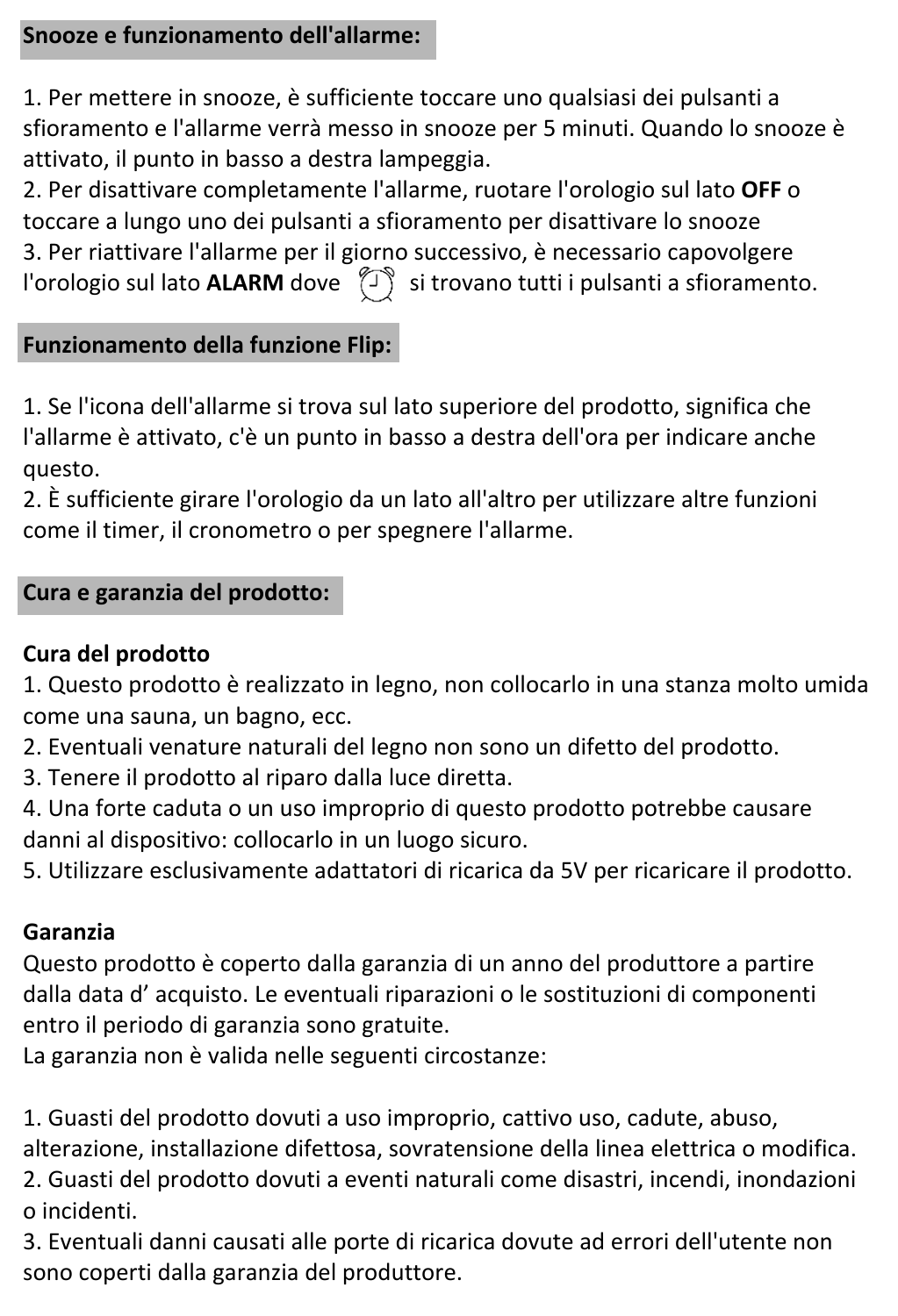

Gracias por adquirir el reloj Cube Plus Click Clock de Gingko. Por favor, lea atentamente el manual de instrucciones para obtener el mejor rendimiento de este producto.

### **Contenido del producto:**

1 x Reloj Cube Plus Click, 1x cable USB tipo C, 1x Manual de Instrucciones

### **Instrucciones de montaje y carga del producto:**

1. Por favor, cargue completamente el reloj antes de utilizarlo por primera vez. 2. El puerto de carga DC 5V se encuentra en la parte posterior del reloj, puede conectar el cable de carga USB C suministrado a cualquier adaptador USB en la salida de 5V como cargadores de Smartphones o el puerto USB de un ordenador. 3. La luz indicadora de carga estará en rojo cuando se esté cargando y en verde cuando esté completamente cargada.

4. El reloj puede estar conectado permanentemente al adaptador de carga.

### **Introducción a los botones de control táctil del producto:**

(Pulsación larga = 5 segundos; pulsación corta = 0 - 1 segundos)

**HR/MIN -** Pulsación larga para acceder a la configuración de la hora y pulsación corta para establecer el número de horas o minutos.

 $\langle \hat{\mathbb{I}} \rangle$  - Pulsación larga para acceder a la configuración de la alarma y pulsación corta para ver la hora actual de la alarma o confirmar la hora de la alarma y la configuración del sonido.

**T/S -** Pulsación larga para cambiar el formato de la hora entre 12 o 24 horas y pulsación corta para cambiar el modo de visualización del reloj entre la visualización activada por sonido o la visualización permanente.

 $\left(\cdot\right)$  - Pulsación larga para encender o apagar el reloj.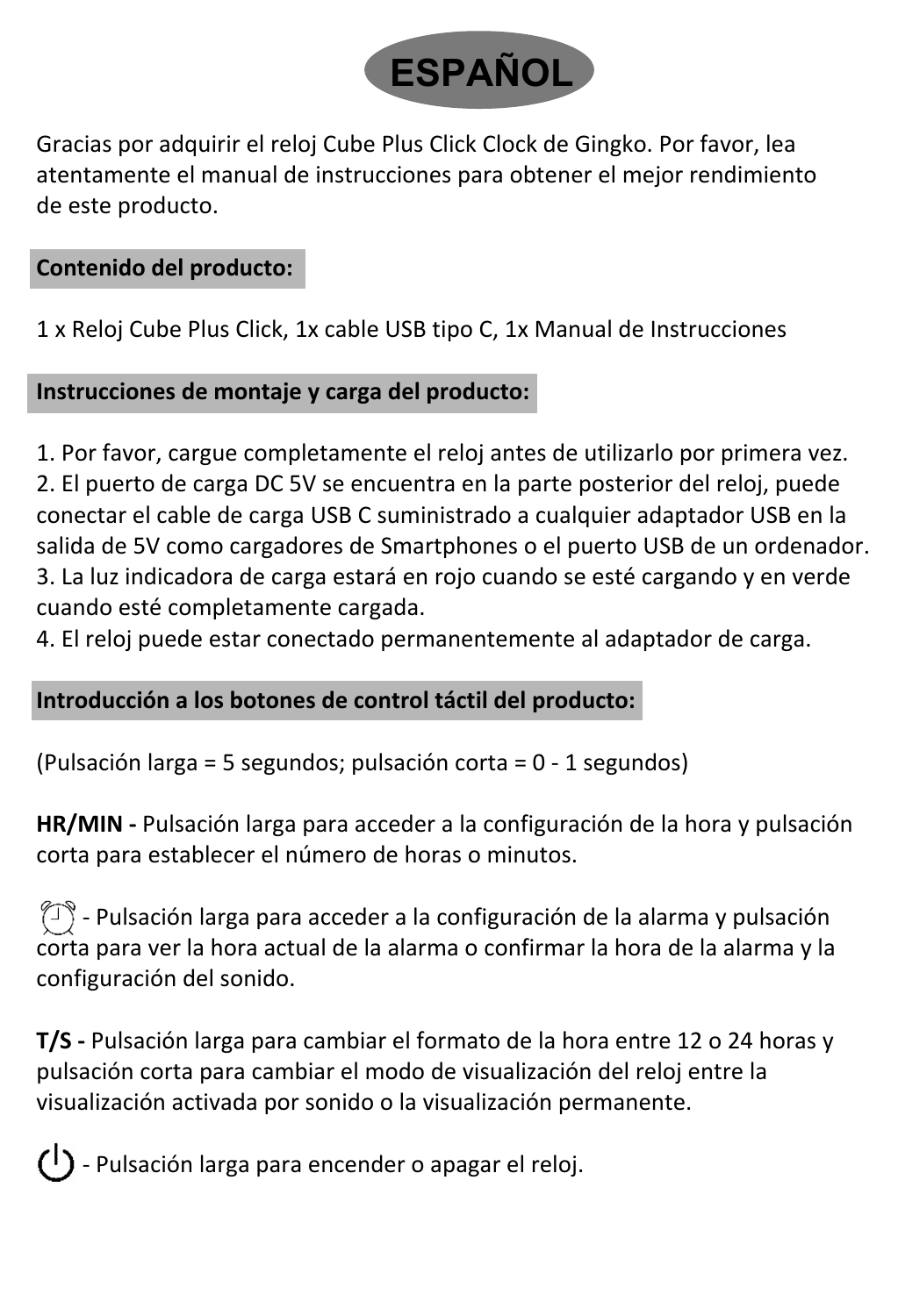Producto encendido/apagado: Toque largo al botón de encendido  $\binom{1}{k}$ 

### **Configuración del tiempo**

1. Pulse prolongadamente el botón **HR o MIN** durante 5 segundos hasta que suene un pitido para acceder al modo de configuración de la hora. Los números de las horas y los minutos comenzarán a parpadear.

2. Pulse brevemente los botones HR o MIN para configurar el número de horas o minutos, el número se puede desplazar hacia arriba más rápido si deja el dedo sobre el botón. Por favor, tenga en cuenta que sólo puede desplazarse hacia arriba y no hacia abajo.

3. Una vez seleccionados los números correctos de la hora y los minutos, pulse brevemente el botón para confirmar y salir de la configuración de la hora.

### **Configuración de la hora y sonido de la alarma**

1. Pulse brevemente el botón (ﻙ) y se mostrará la alarma actual. Pulse<br>Prolongadamente (り) para ir al modo de configuración de la alarma y los números comenzarán a parpadear.

2. Utilice el botón **HR o MIN** como se indica arriba para configurar las horas y los minutos.

3. Pulse brevemente  $\binom{1}{2}$  de nuevo para confirmar la alarma y pasar a la configuración del sonido de la alarma.

4. Pulse el botón **HR o MIN** para seleccionar su sonido de alarma preferido.

**A1 -** Gallo; **A2 -** Aves forestales; **A3 -** Olas del mar

5. Pulse brevemente  $\langle \overline{I} \rangle$  para confirmar y salir de la configuración.

### **Configuración de la pantalla de sonido activado o permanente**

La pantalla de LED se puede configurar en la pantalla activada por sonido o en la pantalla permanente.

Cuando se encuentre en la pantalla activada por sonido, la pantalla LED se apagará automáticamente cuando la habitación esté en silencio y se encenderá de nuevo cuando toque, pulse, chasquee los dedos o aplauda. La pantalla LED estará activada constantemente si se configura como pantalla permanente.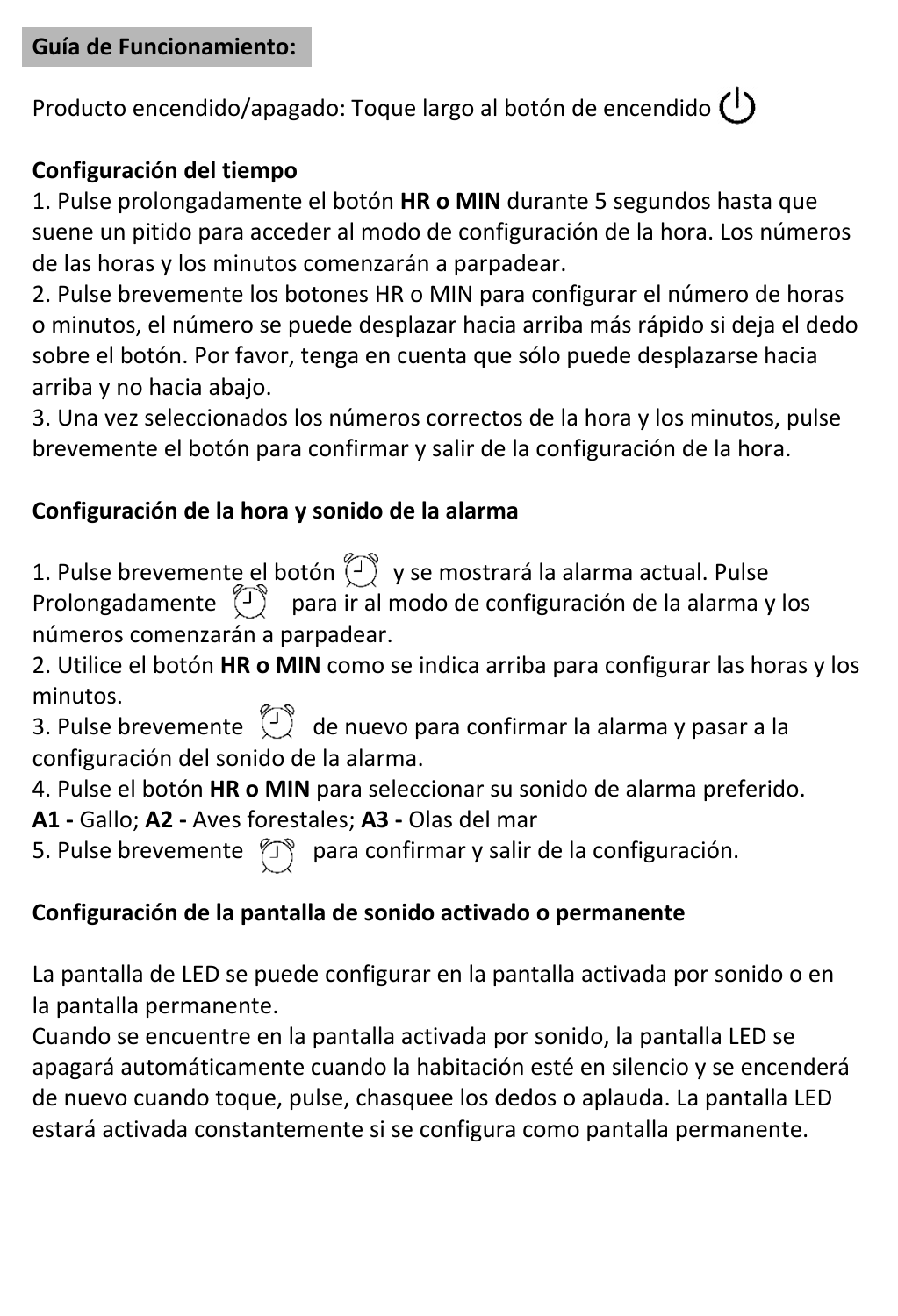1. Pulse brevemente el botón T/S cuando el reloj esté en modo de visualización de la hora, el reloj mostrará —-: Sd o oN:Sd

 - -: Sd - Pantalla permanente ON: Sd - Pantalla activada por sonido

2.Seleccione el modo que prefiera.

### **Formato de visualización de la hora de 12H o 24H**

1. Pulse prolongadamente el botón T/S hasta que suene un pitido, y el formato de la hora cambiará a 12H o 24H.

2. Cuando el reloj esté en formato de visualización 12H, aparecerá un punto en la parte superior izquierda de la pantalla de la hora para indicar la hora en PM.

# **Cronómetro**

1. Gire el reloj hacia el lado del **CRONÓMETRO/ RELOJ VERTICAL** para activar el cronómetro, el cual comenzará a contar en segundos.

2. Pulse brevemente el **CRONÓMETRO** para pausar o reanudar el tiempo.

# **Reloj Vertical**

1. Pulse prolongadamente el **CRONÓMETRO/ RELOJ VERTICAL** para cambiar a la visualización vertical del reloj. La hora se mostrará en vertical. Para volver a cambiar a la visualización horizontal de la hora, vuélvalo a colocar en el  $\sqrt[m]{i}$ lado de la alarma.

# **Temporizador**

1. Gire el reloj hacia el lado del **TEMPORIZADOR**, pulse brevemente o prolongadamente para desplazarse hacia arriba más rápido y ajustar el temporizador en minutos.

2. La pantalla comenzará a parpadear después de 5 segundos y empezará la cuenta atrás.

### **OFF** FIEE

1. Gire el reloj hacia el lado de OFF para desactivar completamente la alarma. En la pantalla aparecerá **OFF** durante 2-3 segundos y luego volverá a mostrar la hora.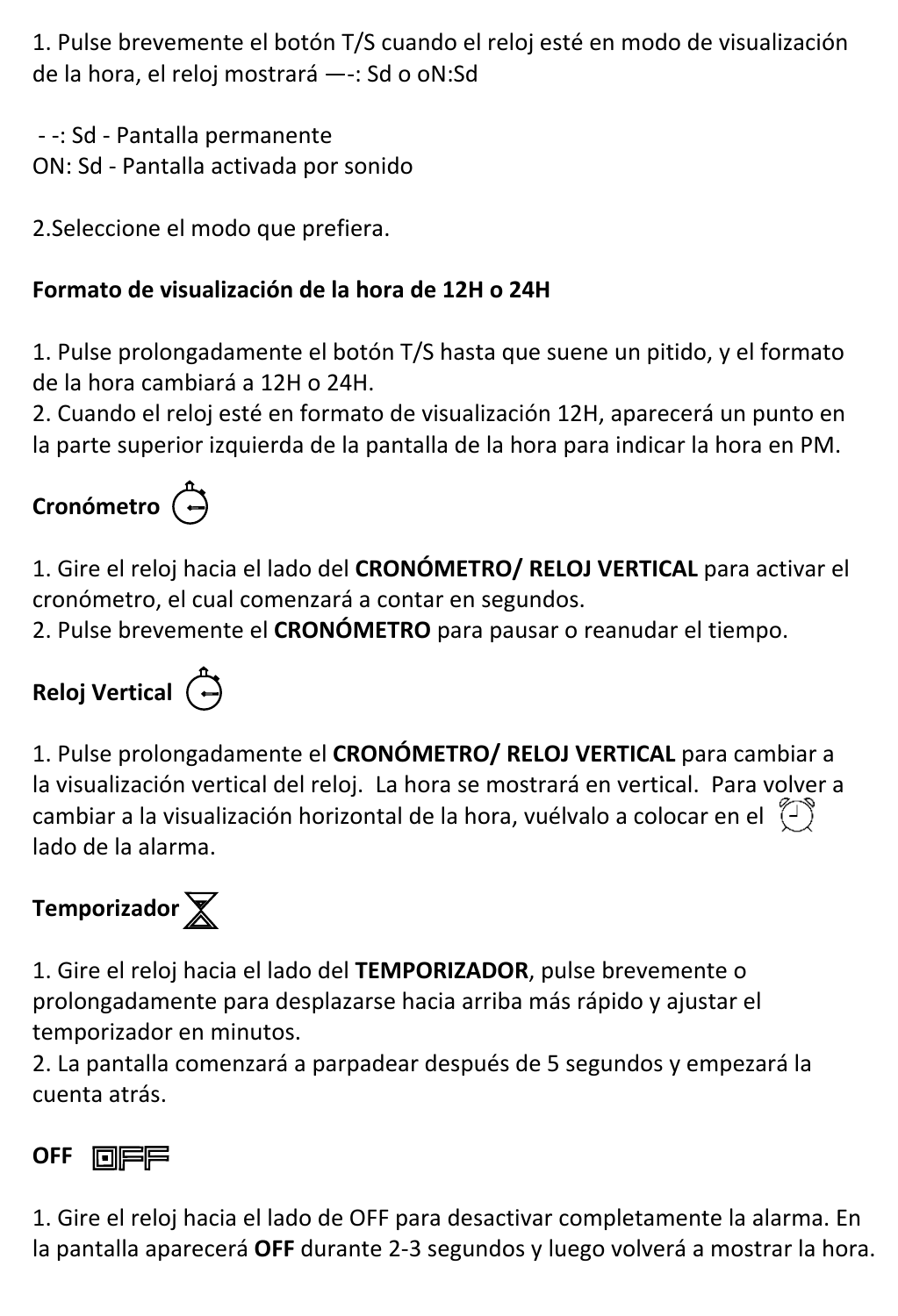### **Funcionamiento de la alarma y la repetición:**

1. Para que se repita la alarma, basta con pulsar cualquiera de los botones táctiles y la alarma se repetirá durante 5 minutos. Cuando esta función esté activada, el punto de la parte inferior derecha parpadeará.

2. Para desactivar la alarma por completo, gire el reloj hacia el lado de **OFF** o pulse prolongadamente cualquiera de los botones táctiles para desactivar la repetición.

3. Para volver a activar la alarma para el día siguiente, deberá girar el reloj hacia el lado de **ALARM** ( $\sqrt{2}$ ) donde se sitúan todos los botones táctiles.

### **Uso de la función flip:**

1. Cuando el icono de la alarma esté en la parte superior del producto, significa que la alarma está encendida; habrá un punto en la parte inferior derecha de la hora para indicarlo también.

2. Basta con girar el reloj hacia distintos lados para utilizar otras funciones como el temporizador, el cronómetro o para desactivar la alarma.

#### **Cuidado y garantía del producto:**

#### **Cuidado del producto**

1. Este producto está hecho de madera, por favor, no lo coloque en una habitación muy húmeda como una habitación con vapor, un baño húmedo, etc. 2. Cualquier imperfección en el veteado de la madera no es un defecto del producto.

3. Evite la exposición directa al sol sobre el producto.

4. Una caída fuerte o el uso inadecuado de este producto podrían causar daños al dispositivo, por favor, colóquelo en un lugar seguro.

5. Utilice solamente adaptadores de carga USB de 5 V para cargar este dispositivo.

#### **Garantía**

Este producto viene con una garantía estándar del fabricante de un año a partir de la fecha de compra. Durante el periodo de garantía, cualquier servicio de reparación o reemplazo de componentes será gratuito.

La garantía no se aplica bajo las siguientes circunstancias:

1. Fallo del producto debido a un uso inadecuado, caída, abuso, alteración, instalación defectuosa, sobretensión o modificación de la línea eléctrica.

2. Fallo del producto debido a fenómenos de la naturaleza, como un desastre natural, un incendio, una inundación o un accidente.

3. Cualquier daño causado a los puertos de carga por error del usuario no está cubierto por la garantía del fabricante.